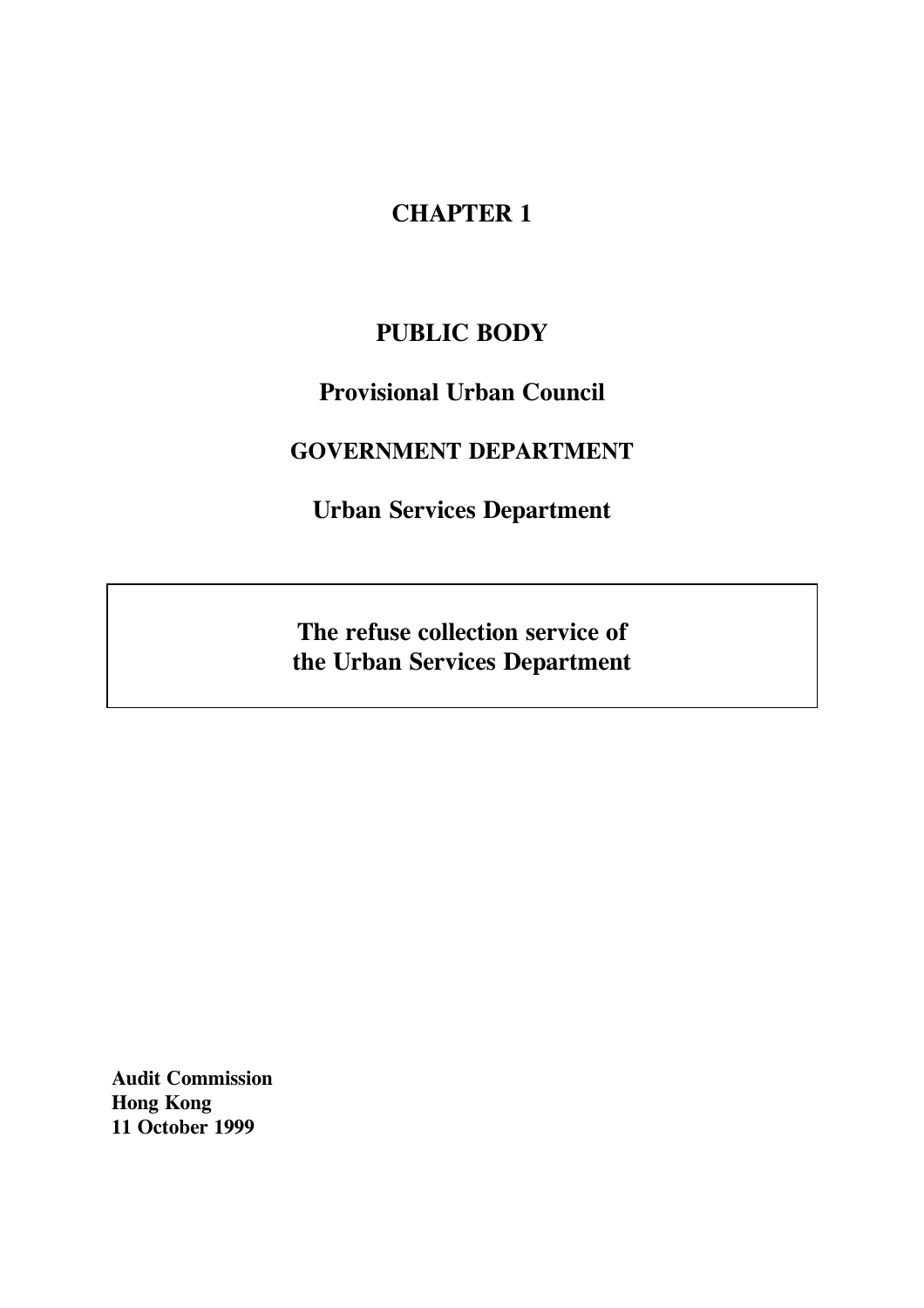# **THE REFUSE COLLECTION SERVICE OF THE URBAN SERVICES DEPARTMENT**

# **Contents**

**Paragraphs**

| <b>SUMMARY AND KEY FINDINGS</b>                                              |              |
|------------------------------------------------------------------------------|--------------|
| <b>INTRODUCTION</b>                                                          |              |
| <b>Background</b>                                                            | $\mathbf{1}$ |
| Daily operation of RCTs                                                      | $2 - 4$      |
| <b>AUDIT OBJECTIVES AND SCOPE</b>                                            | 5            |
| LONG HISTORY OF TASK AND FINISH HABIT<br>AND SIGNIFICANT NON-PRODUCTIVE TIME | $6 - 11$     |
| <b>EXCESS CAPACITY OF RCTs</b>                                               | 12           |
| Non-productive time of RCTs in 1997 and 1998                                 | 13           |
| <b>RCTs</b> had excess capacity                                              | $14 - 15$    |
| Seasonal fluctuation of the weight of refuse collected daily                 | 16           |
| Financial consequences of the surplus RCTs                                   | $17 - 18$    |
| <b>CAUSES FOR THE SIGNIFICANT AMOUNT</b><br>OF NON-PRODUCTIVE TIME OF RCTs   | 19           |
| <b>Outdated and inconsistent work values</b><br>of refuse collection tasks   | $20 - 21$    |
| <b>Over-estimation of workload</b><br>in planning refuse collection routes   | $22 - 23$    |
| Lack of monitoring of the performance of RCTs                                | $24 - 25$    |
| Long balance time of many RCTs                                               | $26 - 28$    |
| Low travelling speed of RCVs<br>used in planning refuse collection routes    | 29           |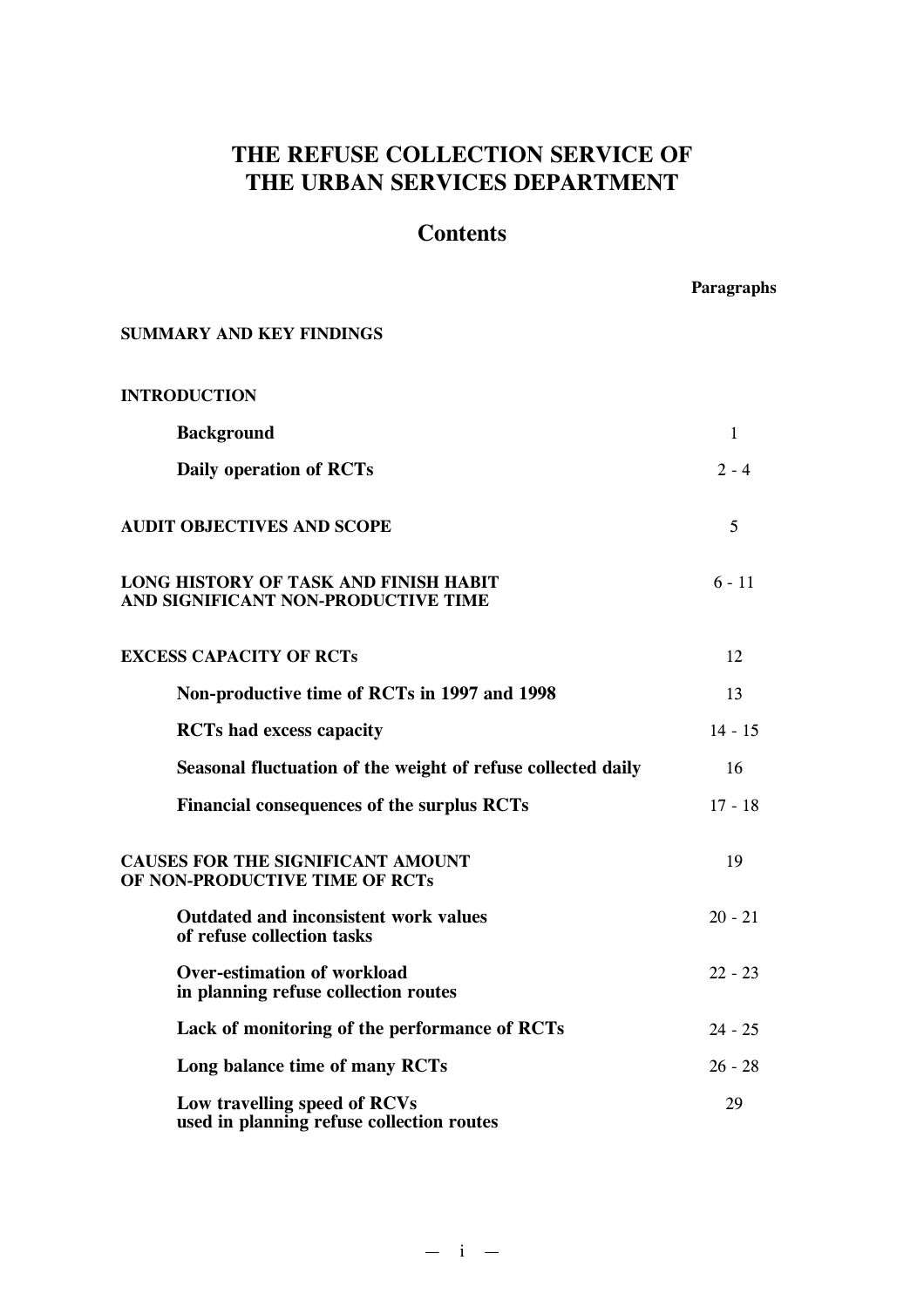# **Paragraphs**

| <b>CONTRACTING OUT OF REFUSE COLLECTION SERVICE</b>                       |           |
|---------------------------------------------------------------------------|-----------|
| Intention to contract out<br>refuse collection service dates back to 1986 | $30 - 36$ |
| USD had not contracted out<br>any of its refuse collection service        | 37        |
| <b>OVERLOADING OF RCVs</b>                                                | $38 - 40$ |
| <b>EXCESSIVE RELIEF RCVs</b>                                              | $41 - 46$ |
| <b>AUDIT CONCLUSIONS</b>                                                  | 47        |
| <b>AUDIT RECOMMENDATIONS</b>                                              | 48        |
| <b>RESPONSE FROM THE DIRECTOR OF URBAN SERVICES</b>                       | $49 - 50$ |
| <b>RESPONSE FROM THE UC</b>                                               | $51 - 52$ |

| Appendix A: | Required number of single RCV refuse collection routes for the week from<br>9 to 15 March 1998                       |
|-------------|----------------------------------------------------------------------------------------------------------------------|
|             | Appendix B: Required number of TT refuse collection routes for the week from<br>9 to 15 March 1998                   |
|             | Appendix C: Financial consequences of surplus RCTs                                                                   |
| Appendix D: | Different work values used for tasks in different refuse collection routes                                           |
| Appendix E: | Downtime rates of RCVs in Hong Kong Region for the period January to<br>September 1998                               |
| Appendix F: | Downtime rates of RCVs in Kowloon Region for the period January to<br>September 1998                                 |
| Appendix G: | Actual relief ratios of RCVs as at 1 April 1998                                                                      |
| Appendix H: | Replacement cost of surplus relief RCVs as at 1 April 1998 based on the<br>current ARR of 25%                        |
| Appendix I: | Replacement cost of surplus relief RCVs as at 1 April 1998 based on the<br>ARR of 20% as proposed by the USD in 1986 |
|             |                                                                                                                      |

Appendix J: Acronyms and abbreviations

— ii —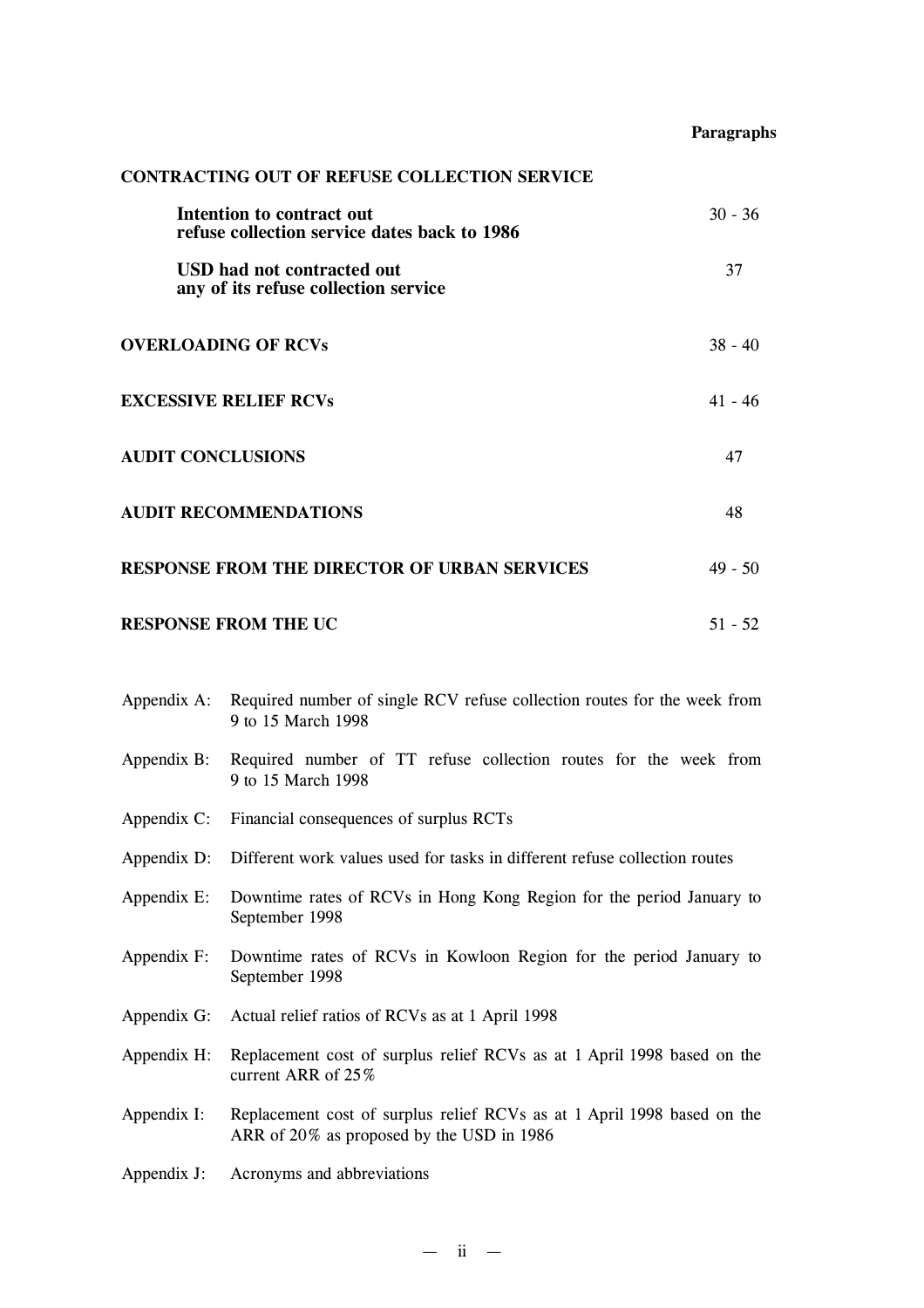# **THE REFUSE COLLECTION SERVICE OF THE URBAN SERVICES DEPARTMENT**

# **Summary and key findings**

A. **Introduction.** As at 1 April 1998, the Urban Services Department (USD) employed 388 loaders, 330 drivers and 275 refuse collection vehicles (RCVs) to provide refuse collection service for 247 refuse collection routes in the Urban Council area (para. 1).

B. **Long history of task and finish habit and significant non-productive time.** The habit that the USD's refuse collection teams (RCTs) left their places of work as soon as they had finished their scheduled tasks ("task and finish habit") dates back to the early 1980s. Audit found that in 1997 and 1998, the weighted average non-productive time was about two hours per shift for the RCTs working in the day shift and about three hours per shift for the RCTs working in the evening shift. The fact that the USD's RCTs persistently finished their work earlier than their official finishing time indicated that they had excess capacity (paras. 9, 10 and 11).

C. **Excess capacity of RCTs.** Audit analysed the operation of 50 randomly selected RCTs working on refuse collection routes, each of which was operated with a single RCV. Audit found that the number of RCTs could be reduced by about 26% and about 18% of the RCVs were surplus to requirement. Audit also analysed the operation of 12 randomly selected RCTs working on refuse collection routes, each of which was operated with a tractor and one or more trailers. Audit found that the number of RCTs could be reduced by about 28% and about 25% of the tractors were surplus to requirement (paras. 12 and 15).

D. **Causes for the significant amount of non-productive time.** Audit found that the significant amount of non-productive time of the RCTs was due to: (a) outdated and inconsistent work values of refuse collection tasks; (b) over-estimation of workload in planning refuse collection routes; (c) lack of monitoring of the performance of RCTs; (d) long balance time of many RCTs; and (e) low travelling speed of RCVs used in planning refuse collection routes (para. 19).

E. **Contracting out of refuse collection service.** Contracting out of refuse collection service is a common practice in advanced countries. Large savings can usually be achieved by contracting out the service. As early as 1986, the USD recognised the benefits of contracting out. However, up to the completion of this audit in October 1998, the USD had not contracted out any of its refuse collection service (para. 37).

F. **Overloading of RCVs.** Audit observed that the USD's RCVs were frequently overloaded. For December 1997 and March 1998, Audit found that about 20% of the loads of refuse exceeded the maximum capacity of the RCVs. Furthermore, for more than 15% of the overloading cases, the weight of the refuse exceeded the maximum capacity of the RCVs by more than 20% (paras. 38 and 39).

G. **Excessive relief RCVs.** Audit observed that in 1998, for each category of RCVs, the overall downtime rate for Hong Kong Region was considerably higher than that for Kowloon Region. Furthermore, the downtime rate for different categories of RCVs varied considerably. Audit also found that the USD did not adhere to the 25% agreed relief ratio (ARR) for the provision of relief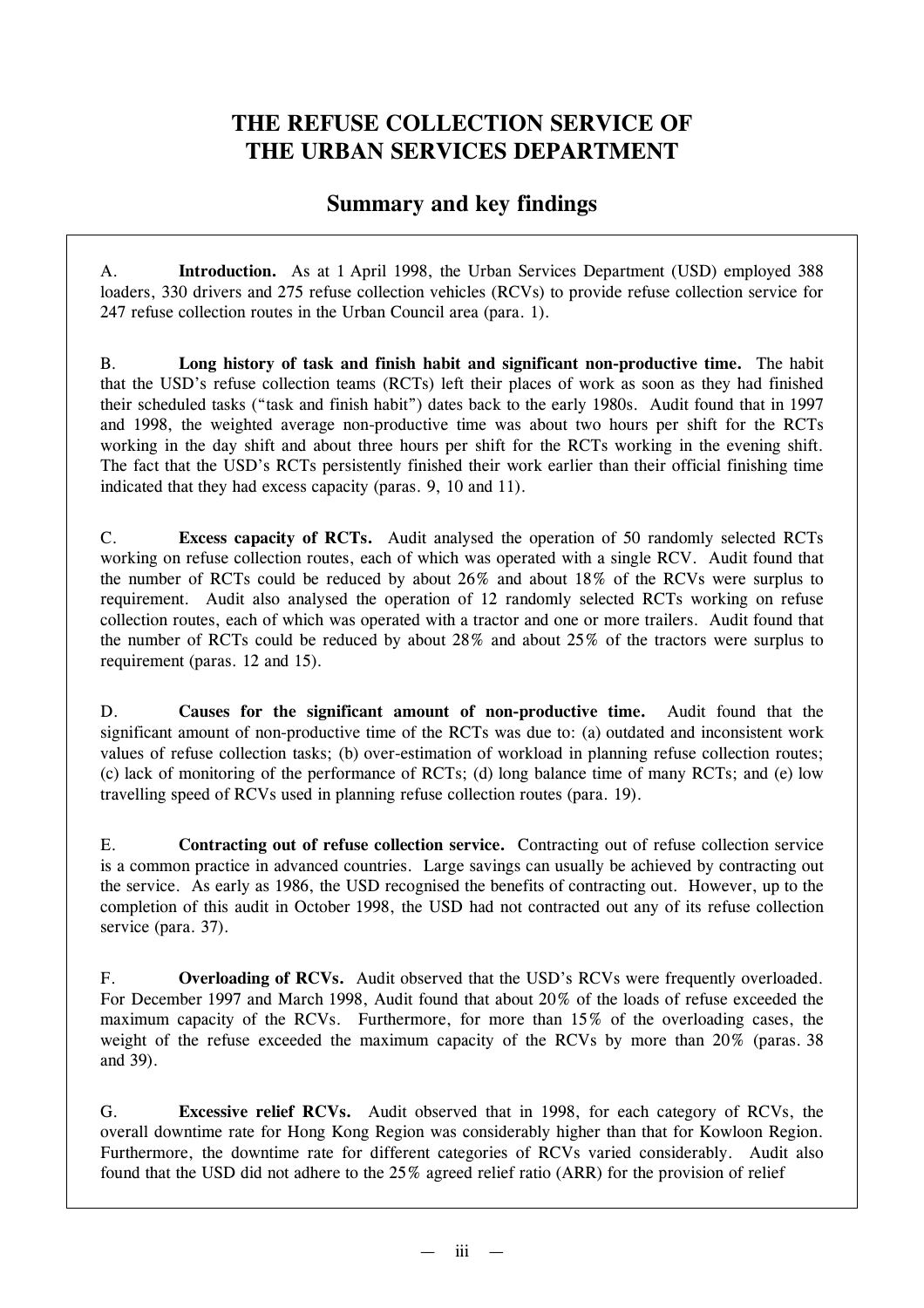RCVs. Based on the USD's current ARR of 25%, Audit has estimated that the USD had eight surplus relief RCVs as at 1 April 1998 with a total replacement cost of \$8.9 million. Audit also noted that in August 1986, the USD considered that it was reasonable to reduce the ARR to 20%. Had the ARR been reduced to 20%, as at 1 April 1998, the USD would have had 15 surplus relief RCVs with a total replacement cost of \$17 million (paras. 43, 44, 45 and 46).

H. **Audit recommendations.** Audit has recommended to the Director of Urban Services that the USD should:

- (a) promptly and critically review the excess capacity of its RCTs so as to minimise the number of RCTs (sub-para. (a) of para. 48);
- (b) freeze the procurement of RCVs until the existing RCVs are fully utilised (sub-para. (b) of para. 48);
- (c) promptly and critically re-examine the work values for planning refuse collection routes  $(sub$ -para. (c) of para. 48);
- (d) promptly review the planning of workload for its RCTs so as to rectify the situation of over-estimating their workload (sub-para. (d) of para. 48);
- (e) regularly revise its refuse collection route schedules based on the actual weight of refuse collected (sub-para. (e) of para. 48);
- (f) study the latest technology available for the management of its RCVs and consider using modern equipment to effectively monitor the operation of its RCVs (sub-para. (f) of para. 48);
- (g) rearrange the refuse collection routes to minimise the balance time of the RCTs (sub-para.  $(g)$  of para. 48);
- (h) take expeditious action to establish a target and draw up a timetable for contracting out its refuse collection service (sub-para. (h) of para. 48);
- (i) closely monitor the work of the RCTs to ensure that the RCVs are not overloaded  $(sub\text{-}para.$  (i) of para. 48);
- (j) establish two ARRs for each category of RCVs, one for Hong Kong Region and one for Kowloon Region, so that the prevailing downtime rates are fully reflected (sub-para. (k) of para. 48); and
- (k) adhere to the ARRs for providing relief RCVs (sub-para. (m) of para. 48).

I. **Response from the Director of Urban Services.** The Director of Urban Services agrees with most of the audit recommendations (paras. 49 and 50).

J. **Response from the Provisional Urban Council.** The Provisional Urban Council generally agrees with the audit recommendations. The Council will continue to monitor the USD's utilisation of resources in the provision of refuse collection service with a view to achieving the most cost-effective mode of operation (paras. 51 and 52).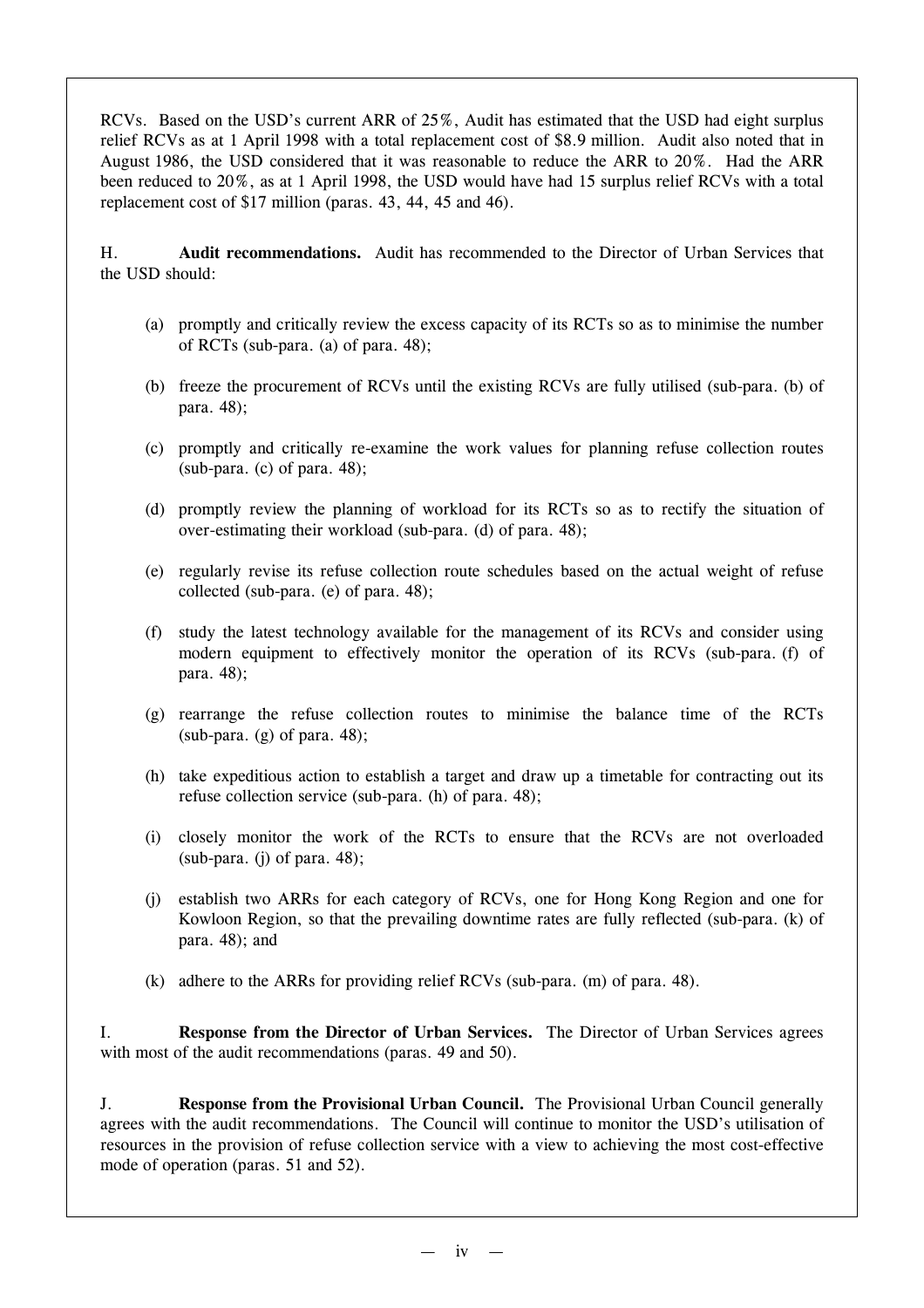## **INTRODUCTION**

# **Background**

1. The Urban Services Department (USD), being the executive arm of the Provisional Urban Council (UC  $-$  see Note 1), is responsible for the provision of refuse collection service in the UC area, which is divided into eleven districts. Refuse collection teams (RCTs) of the USD collect refuse from refuse collection points and transport it to the disposal site. A number of refuse collection points form a refuse collection route. As at 1 April 1998, the USD employed 388 loaders (who were staff of the Workman grade), 330 drivers and a fleet of 275 refuse collection vehicles (RCVs — see Note 2) to provide refuse collection service for 247 refuse collection routes. These 247 refuse collection routes comprised:

- 223 routes, each of which was operated with a single RCV (hereinafter referred to as single RCV refuse collection routes);
- 18 routes, each of which was operated with a tractor and one or more trailers (hereinafter referred to as TT refuse collection routes);
- four routes for collecting refuse dumped at litter containers; and
- two routes for collecting animal waste.

The total staff cost incurred in operating these 247 refuse collection routes in 1997-98 was \$147 million. The replacement cost of the fleet of RCVs as at 1 April 1998 was \$342 million.

# **Daily operation of RCTs**

2. Each single RCV refuse collection route is operated by an RCT consisting of one driver and one to two loaders. Every day each RCT collects refuse from the refuse collection points according to the refuse collection route, and dumps the refuse at the scheduled disposal site of the Environmental Protection Department (EPD). Each TT refuse collection route is operated by a driver who drives a tractor to a refuse collection point to tow a trailer to the scheduled disposal site, and tows the emptied trailer back to the same refuse collection point. The tractor then goes to another refuse collection point to tow another trailer. Normally each RCT has to carry two to three loads of refuse each day. The registration number, the time of arrival and the time of departure of the RCV and the weight of refuse disposed are recorded by the staff at the disposal sites. After dumping the last load of refuse at the disposal sites, the RCVs return to one of the three vehicle depots.

**Note 1:** *On 1 July 1997, the Urban Council was replaced by the Provisional Urban Council.*

**Note 2:** *The fleet of RCVs comprised 211 compaction-type RCVs, 22 tractors, 39 trailers and three lorries.* A tractor is a powerful motor vehicle used for pulling a trailer, which is a wheeled container used *for transporting refuse to the disposal site.*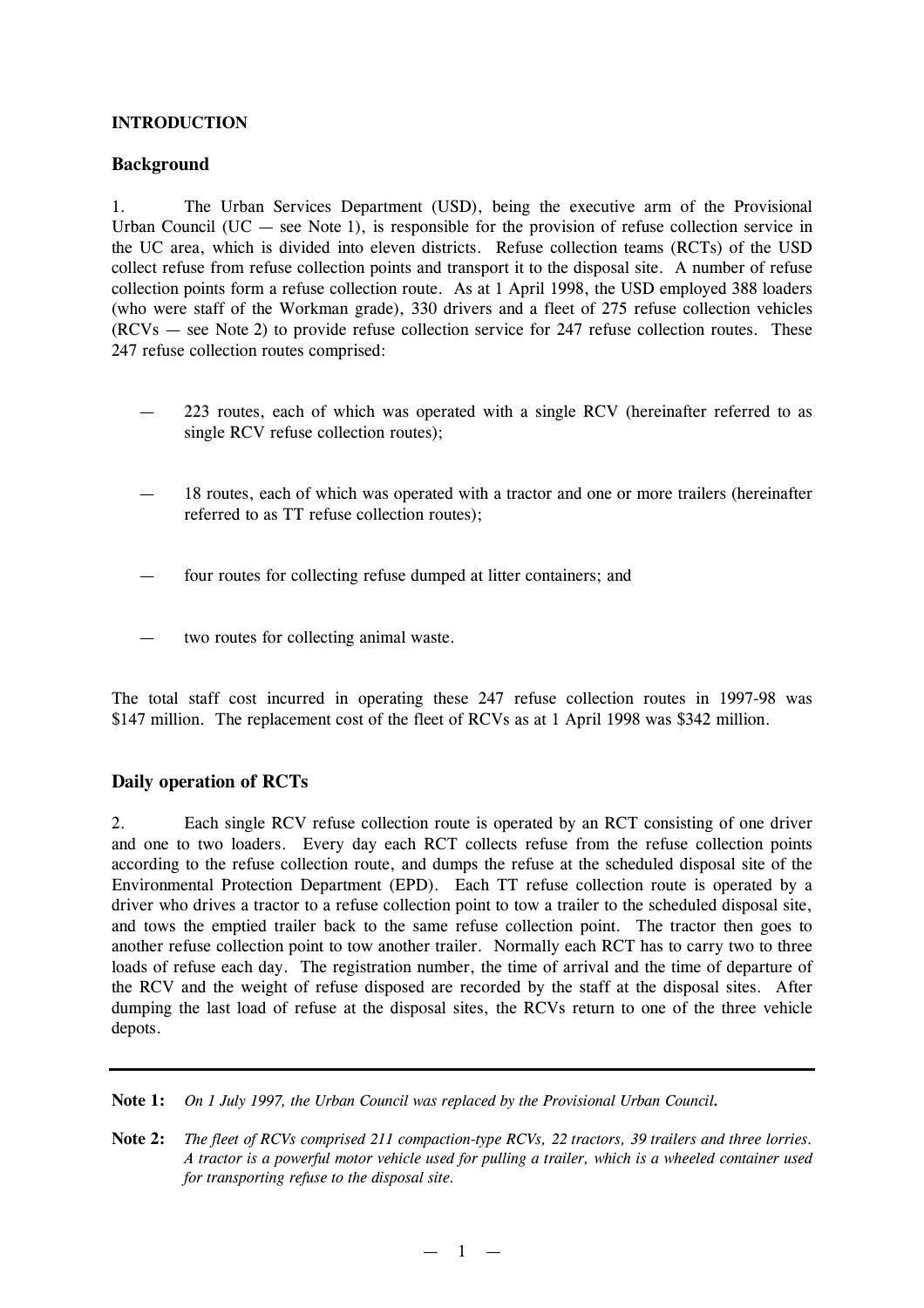3. For each shift of the RCTs, the working time is 7.5 hours, excluding one hour for meal break. The normal working hours of the RCTs are as follows:

| Day shift     |                                 | 6:00 a.m. to $2:30$ p.m. or  |
|---------------|---------------------------------|------------------------------|
|               |                                 | 6:30 a.m. to $3:00$ p.m.     |
| Evening shift |                                 | 3:00 p.m. to $11:30$ p.m. or |
|               | $3:30 \text{ p.m.}$ to midnight |                              |

4. Audit analysed the route schedules of 50 randomly selected RCTs working on single RCV refuse collection routes for March 1998. Audit found that, of the time available for work:

- 36% was planned for travelling;
- 41.2% was planned for loading refuse onto the RCV;
- 9.7% was planned for the site allowance and for tipping refuse at the disposal site;
- 4.3% was planned for daily checking and refuelling of the RCV; and
- 8.8% was balance time during which the RCT was not deployed to collect refuse.

## **AUDIT OBJECTIVES AND SCOPE**

- 5. An audit was conducted:
	- to examine the efficiency of the refuse collection service provided by the USD;
	- to ascertain whether the RCTs have any excess capacity;
	- to review the action taken by the USD in contracting out the refuse collection service; and
	- to examine the provision of relief RCVs.

Because the number of routes for collecting animal waste and refuse dumped at litter containers was about 2% of the 247 refuse collection routes, Audit did not review these refuse collection routes. The conclusions of this audit are given in paragraph 47 below.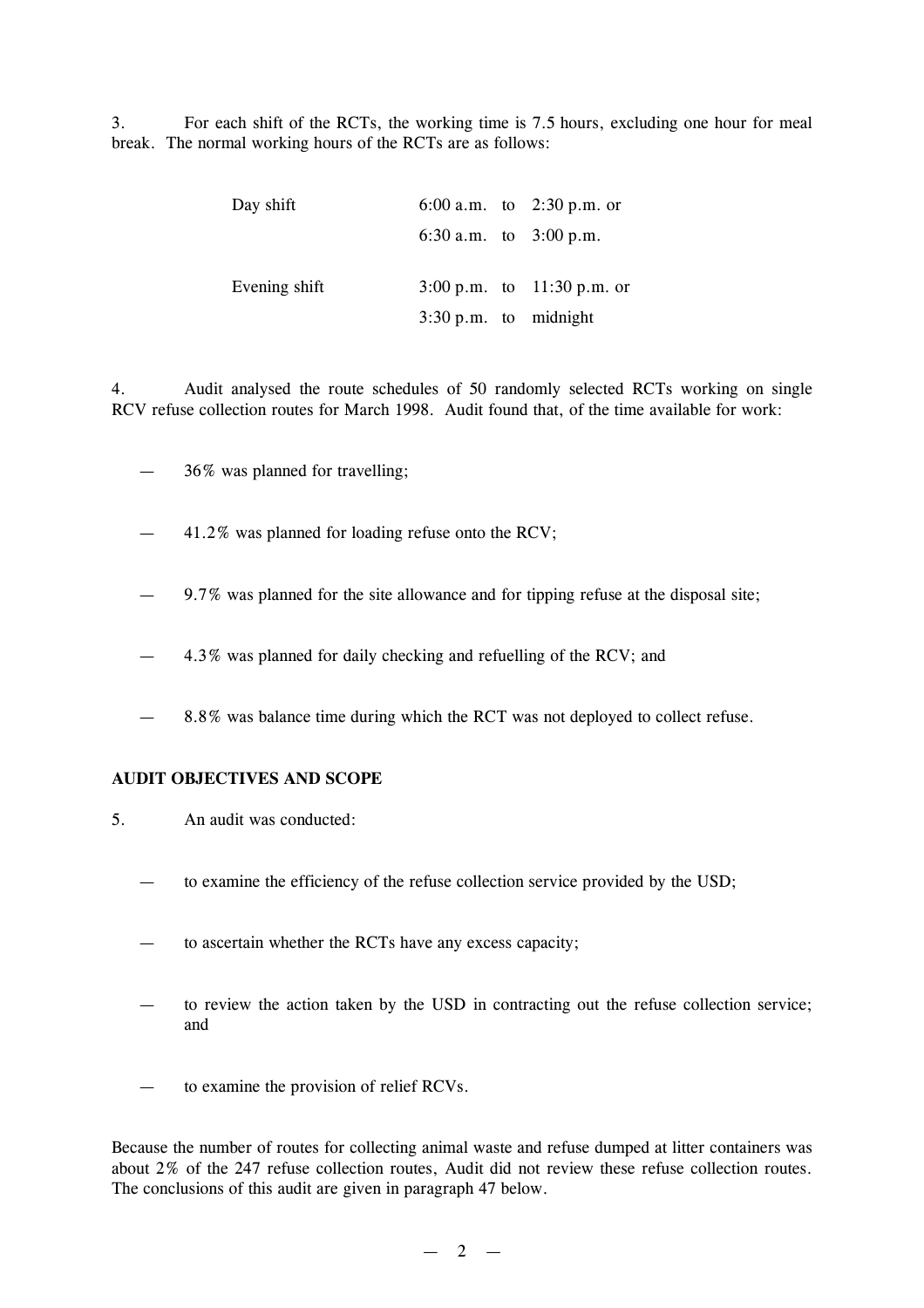# **LONG HISTORY OF TASK AND FINISH HABIT AND SIGNIFICANT NON-PRODUCTIVE TIME**

6. In 1981, the management of the USD decided that the RCTs should be allowed to leave their places of duty after they had finished their scheduled tasks. This is referred to as the "task and finish habit".

7. In 1986, the USD's Transport Section reviewed the operation of the RCVs for the period 27 January to 27 February 1986. The review found that for an eight-hour shift (Note 3), the average non-productive time was 1.67 hours (20.9%) for the day shift and 3.37 hours (42.1%) for the evening shift.

8. At that time, the USD's Transport Manager (Hong Kong) considered that the non-productive time was unacceptably high. He concluded that:

- many RCVs had substantial excess capacity;
- the actual quantities of refuse generated might be lower than the forecasted quantities and hence were handled more quickly; and
- the RCTs lacked supervision.

9. In 1997, the USD's Environmental Hygiene Section (EHS) (Kowloon Region) reviewed the operation of 144 RCTs in Kowloon Region. The EHS recorded the time when the RCTs left the last refuse collection point for the week from 15 to 21 December 1997. **Based on these time records, Audit found that the weighted average non-productive time of the RCTs was 1.64 hours for the day shift and 2.89 hours for the evening shift.**

10. In 1998, the USD's Transport Section (Kowloon Region) recorded the time taken by the RCVs of 100 day-shift refuse collection routes to return to the depot for the week from 23 February to 1 March 1998 and for the week from 2 to 8 March 1998. **Based on these time records, Audit found that the weighted average non-productive time of the RCTs was 2.3 hours per shift for these two weeks.**

11. The task and finish habit of the USD's RCTs dates back to the early 1980s (see paragraph 6 above). As indicated in paragraphs 7 to 10 above, the fact that the USD's RCTs persistently finished their daily work earlier than their official finishing time indicated that they had excess capacity.

**Note 3:** *The scheduled working time was reduced to 7.5 hours with effect from 1 March 1988.*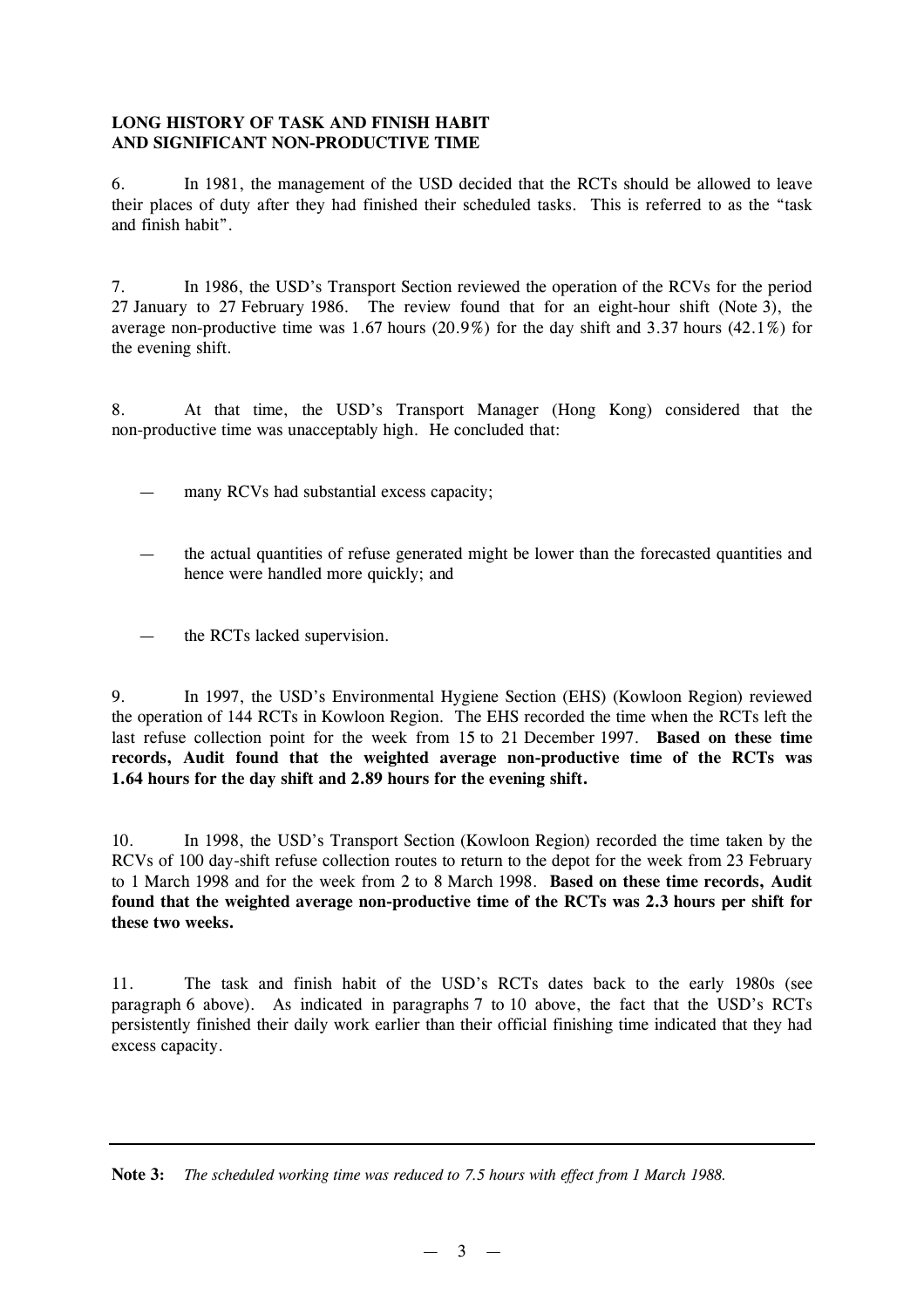#### **EXCESS CAPACITY OF RCTs**

12. To determine the extent of excess capacity of the RCTs and to ascertain whether these RCTs were fully engaged in collecting refuse during the available working hours in each shift, Audit analysed the operation of 50 randomly selected RCTs working on single RCV refuse collection routes and 12 randomly selected RCTs working on TT refuse collection routes for three weeks: 24 to 30 August 1997, 23 to 29 November 1997, and 9 to 15 March 1998 (Note 4).

# **Non-productive time of RCTs in 1997 and 1998**

13. Tables 1 and 2 below show the non-productive time of the RCTs.

#### **Table 1**

# **Non-productive time of the RCTs working on single RCV refuse collection routes**

| <b>Period</b>          | Average non-productive time of the 50 RCTs per shift |                                      |  |  |
|------------------------|------------------------------------------------------|--------------------------------------|--|--|
|                        | <b>Hours</b>                                         | Percentage                           |  |  |
|                        | (a)                                                  | (b) = $\frac{(a) \times 100\%}{7.5}$ |  |  |
| 24 to 30 August 1997   | 2.48                                                 | 33.1%                                |  |  |
| 23 to 29 November 1997 | 2.14                                                 | 28.5%                                |  |  |
| 9 to 15 March 1998     | 2.22                                                 | 29.6%                                |  |  |

*Source: Audit's analysis of the records of the EPD and the USD*

Note 4: The audit sample covered all the eleven districts for both day shift and evening shift. The sample *represented 22.4% of the 223 RCTs working on single RCV refuse collection routes and 66.7% of the 18 RCTs working on TT refuse collection routes. The time of arrival and the time of departure* of an RCV at a disposal site were recorded by the staff at the disposal site. Audit analysed the *time records for the three weeks with reference to the refuse collection route schedules.*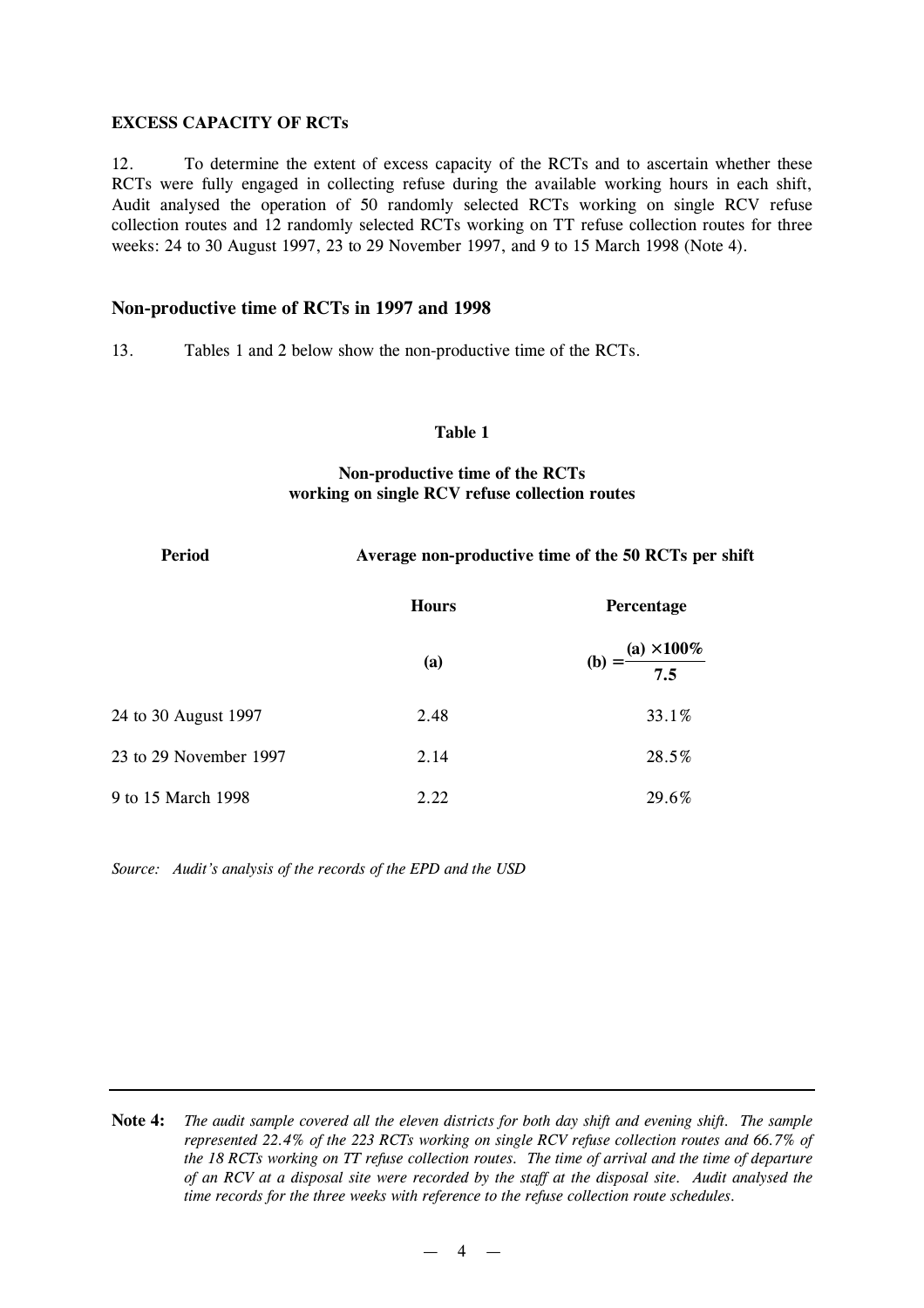#### **Table 2**

#### **Non-productive time of the RCTs working on TT refuse collection routes**

| <b>Period</b>          | Average non-productive time of the 12 RCTs per shift |                                      |  |  |
|------------------------|------------------------------------------------------|--------------------------------------|--|--|
|                        | <b>Hours</b>                                         | Percentage                           |  |  |
|                        | <b>(a)</b>                                           | (b) = $\frac{(a) \times 100\%}{7.5}$ |  |  |
| 24 to 30 August 1997   | 2.72                                                 | 36.3%                                |  |  |
| 23 to 29 November 1997 | 2.72                                                 | 36.3%                                |  |  |
| 9 to 15 March 1998     | 2.88                                                 | 38.4%                                |  |  |

*Source: Audit's analysis of the records of the EPD and the USD*

#### **RCTs had excess capacity**

14. Audit found that if the RCTs were fully engaged in collecting refuse during the available working hours in each shift, the number of refuse collection routes could be reduced. Based on the records of the EPD and the USD for the week from 9 to 15 March 1998, Audit rearranged the refuse collection routes with a view to minimising the number of routes. The results of Audit's rearrangement exercise are summarised in Appendices A and B.

15. Audit considers that only 166 single RCV refuse collection routes and 13 TT refuse collection routes were required to provide refuse collection service in March 1998 (see Appendices A and B). **The number of RCTs working on single RCV refuse collection routes could be reduced from 223 by 57 to 166 (i.e. a reduction of about 26%) and the number of RCTs working on TT refuse collection routes could be reduced from 18 by five to 13 (i.e. a reduction of about 28%). Because the USD intended to use the same fleet of RCVs for both the day shift and the evening shift, Audit estimated that about 18% (Note 5) of the RCVs used for the single RCV refuse collection routes and about 25% (Note 6) of the tractors used for the TT refuse collection routes were surplus to requirement.**

**Note 5:** *Surplus capacity of the RCVs used for single RCV refuse collection routes for March 1998 (see Appendix A)*

$$
=\frac{(153-126)}{153}\times 100\% = \underline{18\%}
$$

**Note 6:** *Surplus capacity of the tractors used for TT refuse collection routes for March 1998 (see Appendix B)*

$$
=\frac{(12-9)}{12}\times 100\% = \underline{25\%}
$$

 $-5 -$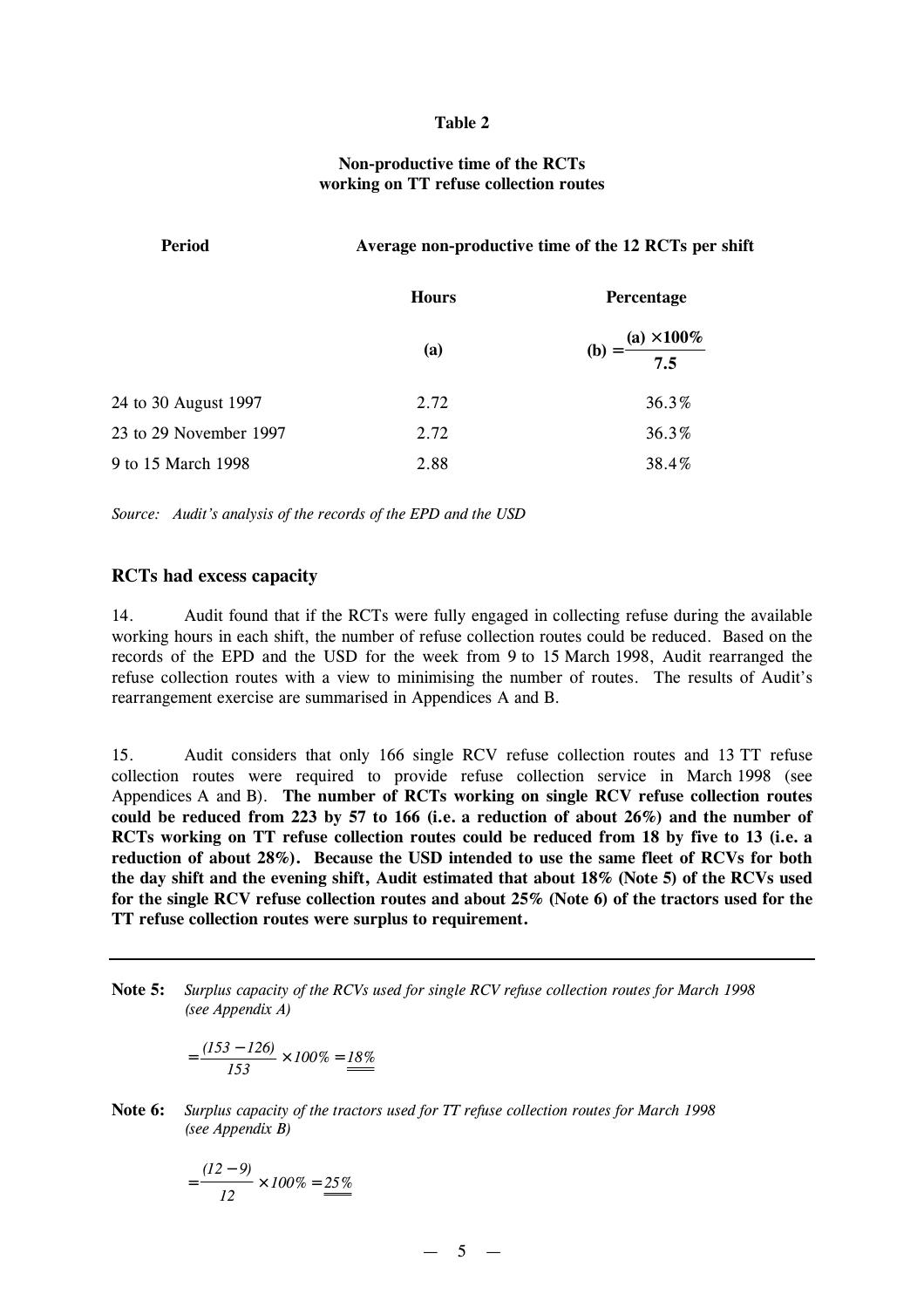#### **Seasonal fluctuation of the weight of refuse collected daily**

16. To ascertain the effect of seasonal fluctuation, Audit also analysed the average weight of refuse collected daily by the USD in each month of 1997-98. As shown in Figure 1 below, for the month of April 1997 and for the period September 1997 to March 1998, the average weight of refuse collected daily by the USD ranged from 3,084 tonnes to 3,182 tonnes. The average weight of refuse collected daily from May to August 1997 was about 5% higher than that in the other eight months. Audit considers that one option of handling this 5% increase in the average weight of refuse collected daily during the peak season could be to ask the RCTs to work overtime, instead of providing a spare capacity in the RCTs. Assuming that the 5% increase in the average weight of refuse collected daily represents 5% increase in the workload of the RCTs, Audit has estimated that the overtime allowance payable to the RCTs was \$2.7 million per annum. However, the annual staff cost of providing a 5% capacity to handle the additional workload would be \$5.4 million, and the cost of additional RCVs required would be \$12.6 million.

#### **Figure 1**

**Average weight of refuse collected daily by the USD's RCTs in 1997-98**



*Source: Audit's analysis of USD's records*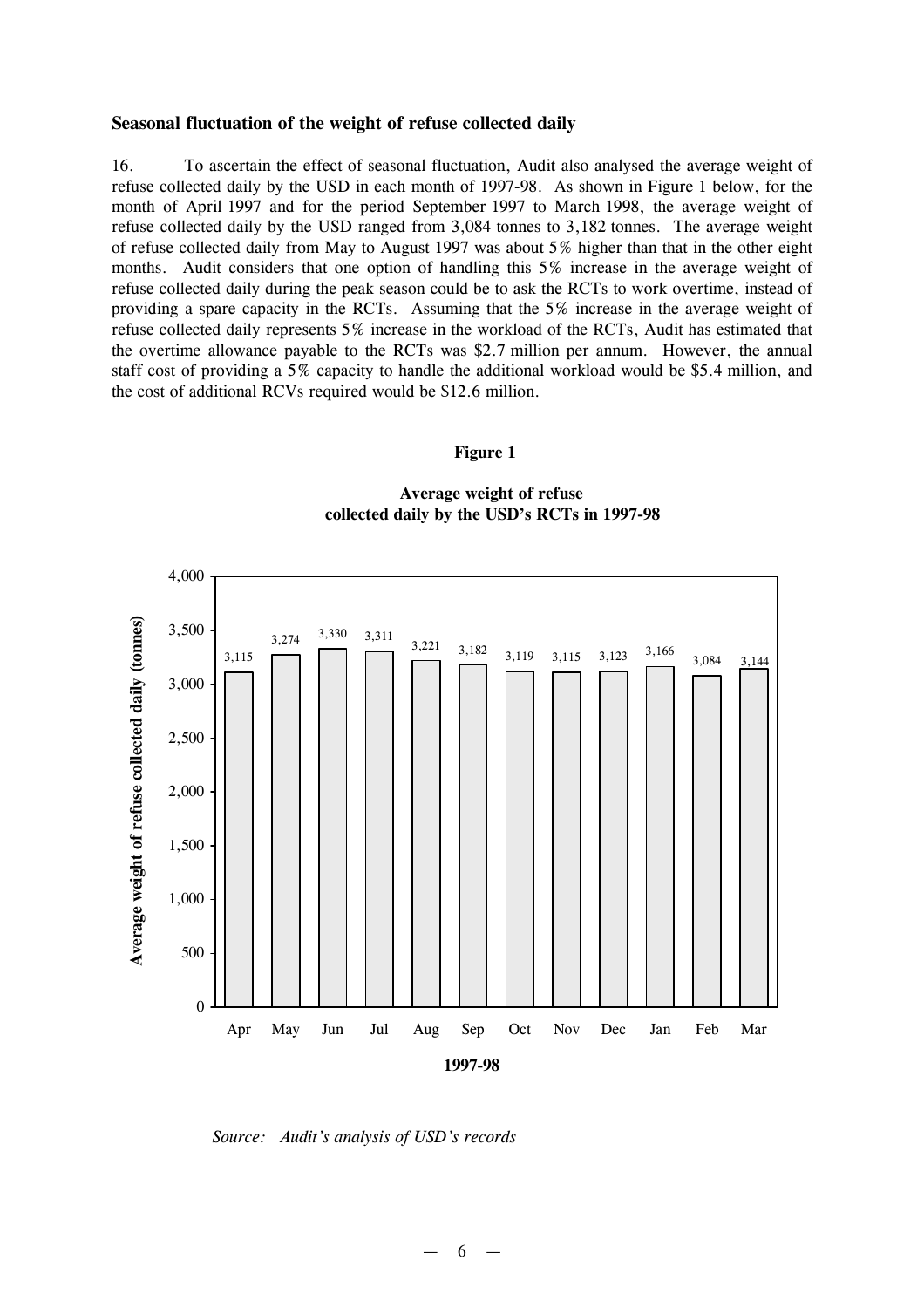## **Financial consequences of the surplus RCTs**

17. **Based on the audit findings in paragraph 15 above, Audit estimated that the staff cost in 1997-98 attributable to the surplus RCTs was \$38.5 million (see Appendix C). If the overtime allowance payable to the RCTs for handling the additional workload during the peak season was taken into account (see paragraph 16 above), the net financial consequence in 1997-98 attributable to the surplus RCTs would be \$35.8 million (\$38.5 million minus \$2.7 million).**

18. **Audit also estimated that the replacement cost of the surplus RCVs as at 1 April 1998 was \$57.3 million (see Appendix C). Audit therefore considers that the USD should critically review its replacement programme for RCVs. Meanwhile, the USD should freeze the procurement of RCVs until the surplus capacity of its existing fleet of RCVs is fully utilised.**

# **CAUSES FOR THE SIGNIFICANT AMOUNT OF NON-PRODUCTIVE TIME OF RCTs**

- 19. Audit found that the significant amount of non-productive time of the RCTs was due to:
	- outdated and inconsistent work values of refuse collection tasks (see paragraphs 20 to 21 below);
	- over-estimation of workload in planning refuse collection routes (see paragraphs 22 to 23 below);
	- lack of monitoring of the performance of RCTs (see paragraphs 24 to 25 below);
	- long balance time of many RCTs (see paragraphs 26 to 28 below); and
	- low travelling speed of RCVs used in planning refuse collection routes (see paragraph 29 below).

# **Outdated and inconsistent work values of refuse collection tasks**

20. In order to plan refuse collection routes and draw up refuse collection route schedules, the planner needs to know the time required to carry out each refuse collection task. In 1985, the Management Services Unit (MSU) of the USD laid down a set of work values for the refuse collection tasks. The work value of a task is the time required for a qualified worker to carry out the task at a standard level of performance. It is the rate of output which a qualified workman will naturally achieve without over-exertion over a working day, provided that he adheres to the correct working method and is motivated to apply himself to the work.

21. Since 1985, many changes in the refuse collection operation have occurred including changes in design of rubbish bins, RCV types, locations of disposal sites and traffic condition. As a result of these changes, most of the work values determined in 1985 are no longer applicable and staff of the USD's EHS in districts determined their work values arbitrarily when planning the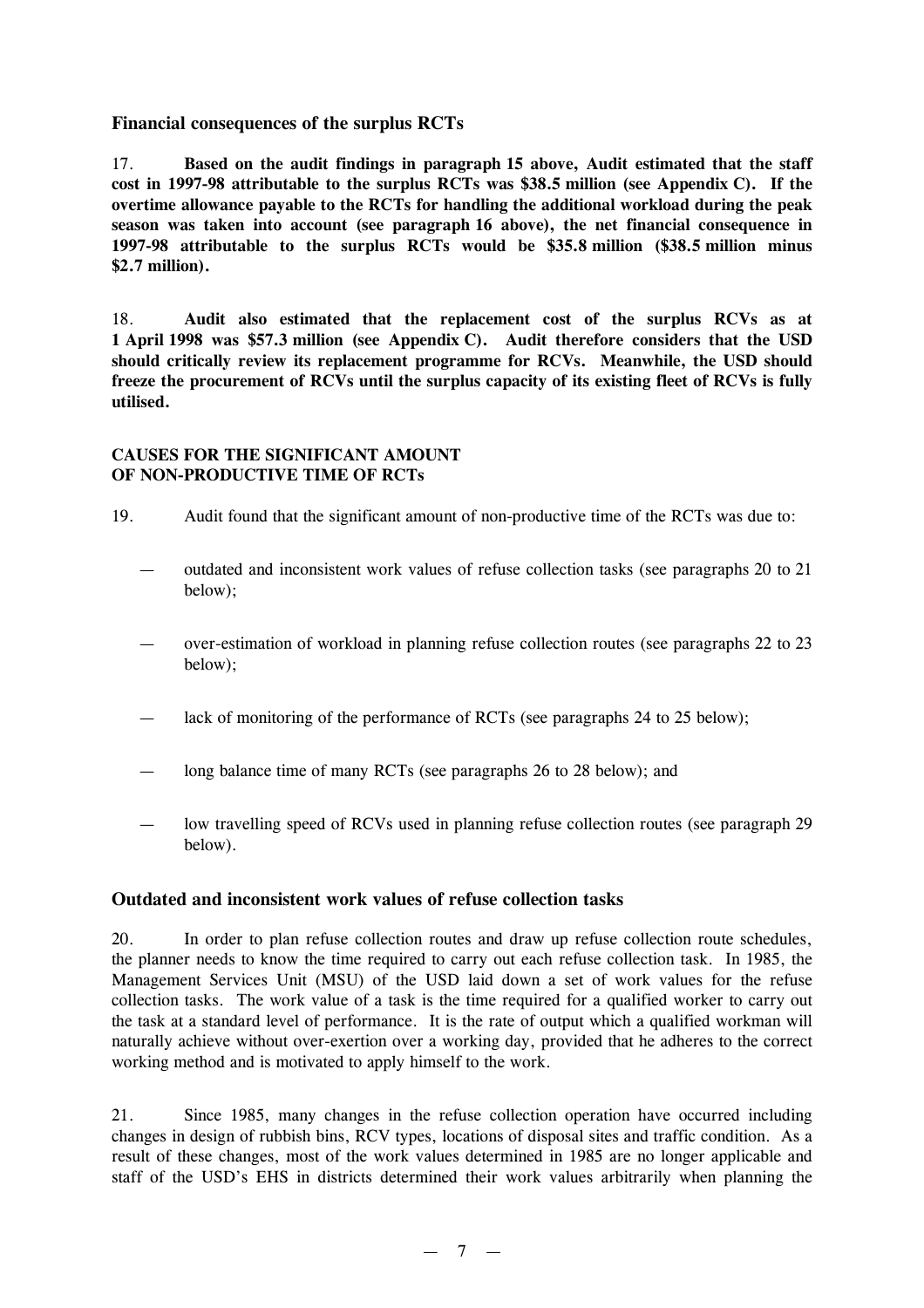refuse collection routes. Audit analysed a sample of 25 refuse collection route schedules and found that, for the same task, the work values used for different refuse collection routes varied significantly. The results of Audit's analysis are shown in Appendix D. The USD's MSU had been repeatedly requested to revise the work values in 1995 and 1997. However, up to the time of completion of this audit in October 1998, the work values had not been revised.

# **Over-estimation of workload in planning refuse collection routes**

22. In order to ascertain the extent of the over-estimation of the workload of the USD's RCTs, Audit compared the weight of refuse collected daily with the weight of refuse planned to be collected daily in the week from 1 to 7 December 1997 and in the week from 9 to 15 March 1998. The results indicated that the weight of refuse collected daily fell short of the weight of refuse planned to be collected daily by about 11%. **However, the USD did not regularly revise the refuse collection routes based on changes in the actual weight of refuse collected. As at 31 March 1998, 56 (23.2%) out of the 241 refuse collection routes had not been revised for more than one year.**

23. Furthermore, because the actual quantity of refuse collected was less than the quantity of refuse planned to be collected, the RCTs could carry a smaller number of loads of refuse than planned. For example, of the 4,197 loads of refuse planned to be carried for the week from 9 to 15 March 1998, only 4,038 loads (96.2%) were in fact carried by the RCTs. By carrying a smaller number of loads of refuse than planned, the RCTs could finish their work earlier. Based on the refuse collection route schedules in operation in March 1998, Audit estimated that, on average, about 0.92 hour could be saved for each load of refuse not carried to the disposal site.

# **Lack of monitoring of the performance of RCTs**

24. For every refuse collection route, the USD prepares a route schedule prescribing in detail, for each trip, the time of arrival and the time of departure at all the scheduled refuse collection points and the disposal sites (see paragraph 2 above). The USD maintains a Transport Management Information System (TMIS) which provides general information on the operation of the RCVs including, for example, distance travelled, fuel consumption, number of days available, downtime rate, number of days in use, number of loads carried and actual daily overtime. However, the USD does not collect information to find out how closely the actual operation of the RCTs follows the time planned in the refuse collection route schedules. For instance, the USD does not capture the following information in the TMIS:

- the time taken by the RCV for the operation at each refuse collection point and in travelling;
- the period of time during which the RCV is stationary:
- the quantity of refuse collected (in terms of the number of bins, baskets or cubic metres);
- the actual time which the RCTs have taken to finish their work; and
- the speed of the RCV.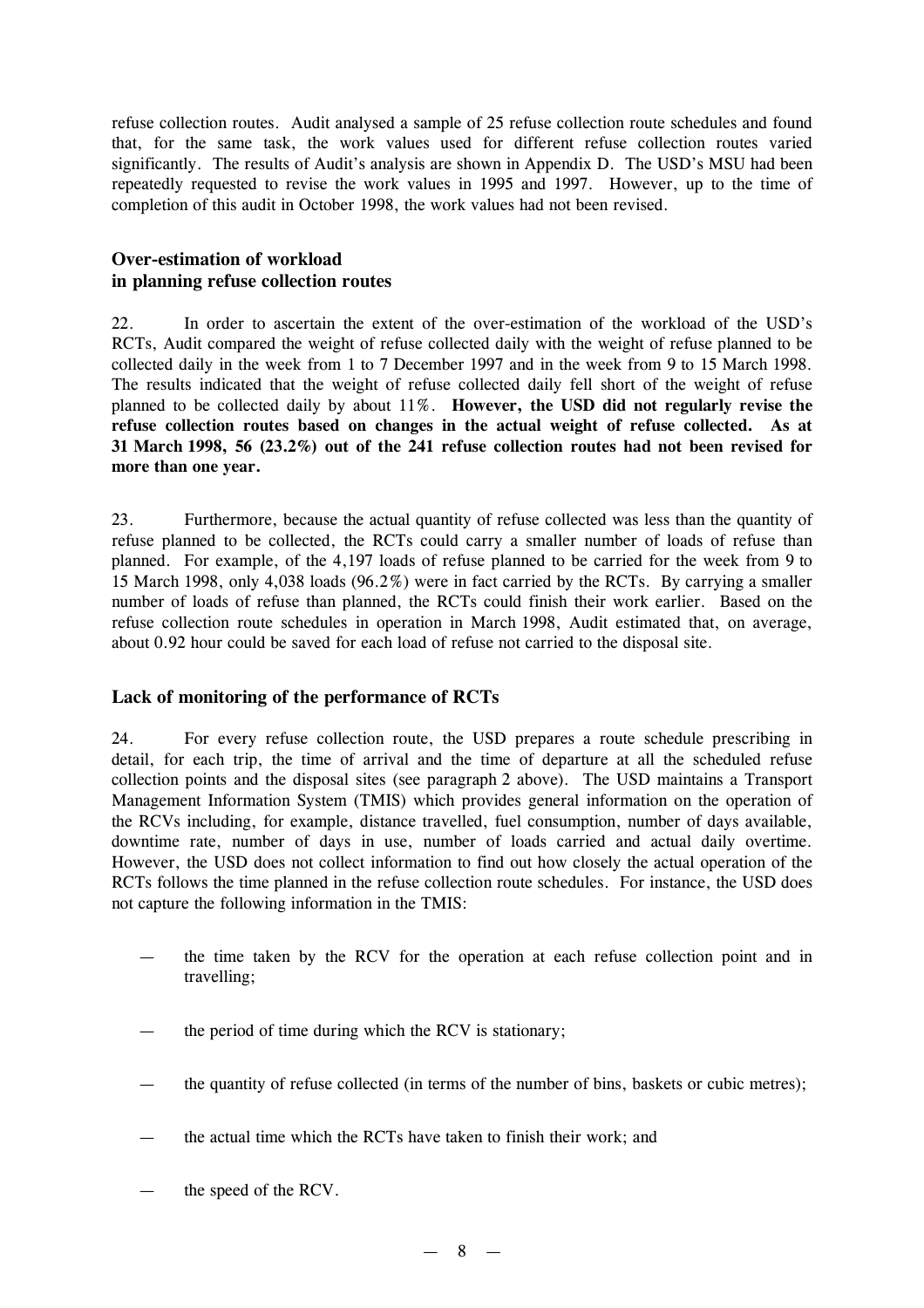The above information is very useful in reviewing whether the actual operation of the RCTs follows the time planned in the refuse collection route schedules.

25. **The USD did not have sufficient management information on the operation of RCVs to effectively monitor the performance of its RCTs.** In Audit's view, the USD should carry out an in-depth study of the latest technology available for the management of its fleet of RCVs and consider using the most suitable equipment available to monitor the operation of its RCVs.

# **Long balance time of many RCTs**

26. The time when the RCTs are not planned to perform any work is referred to as balance time. Audit observed that, for many RCTs, the time planned for finishing their scheduled tasks was much earlier than the official finishing time of their shifts. Audit analysed 240 refuse collection route schedules of August 1997 and 241 refuse collection route schedules of November 1997 and found that about 18% of the refuse collection routes had a balance time of at least one hour per shift. This was particularly so in the evening shift of Kowloon Region where 40.9% of the refuse collection routes reviewed had a balance time of at least one hour per shift.

27. Long balance time persisted in March 1998. Audit analysed 241 refuse collection route schedules of March 1998 and found that 46 refuse collection routes (about 19%) had a balance time of at least one hour per shift. This was particularly so in the evening shift of Kowloon Region where 43.2% of the refuse collection routes reviewed had a balance time of at least one hour per shift.

28. **Based on the audit findings in paragraphs 26 to 27 above, Audit estimated that** about 18% of the RCTs had a balance time of at least one hour per shift in 1997 and 1998. In **March 1998, the total balance time of all the 241 routes was 137.6 hours every day. Audit estimated that in 1997-98, the annual staff cost attributable to balance time was \$6.4 million. In Audit's view, the USD should rearrange the refuse collection routes to minimise the balance time of the RCTs. As a result, the USD can reduce the number of refuse collection routes and hence the number of RCTs.**

# **Low travelling speed of RCVs used in planning refuse collection routes**

29. If the travelling speed of the RCVs used for planning refuse collection routes is lower than the actual travelling speed, the planned time for finishing the daily refuse collection work will be more than the actual time required. **Audit found that most of the RCVs were in fact travelling at a higher average speed than the average travelling speed used for planning refuse collection routes** (Note 7)**.** Consequently, the non-productive time of the RCTs had increased. Audit's analysis are summarised in Table 3 below. In Audit's view, the USD should review the travelling speeds used for planning refuse collection routes.

Note 7: Audit analysed the log books of 27 randomly selected refuse collection routes in three periods: the week from 24 to 30 August 1997, the week from 23 to 29 November 1997 and the week from 9 to *15 March 1998. The audit sample covered all the eleven districts for both day shift and evening shift. Audit compared the actual average travelling speed (calculated from the log books) of the RCVs with their planned average travelling speed calculated from the refuse collection route schedules.*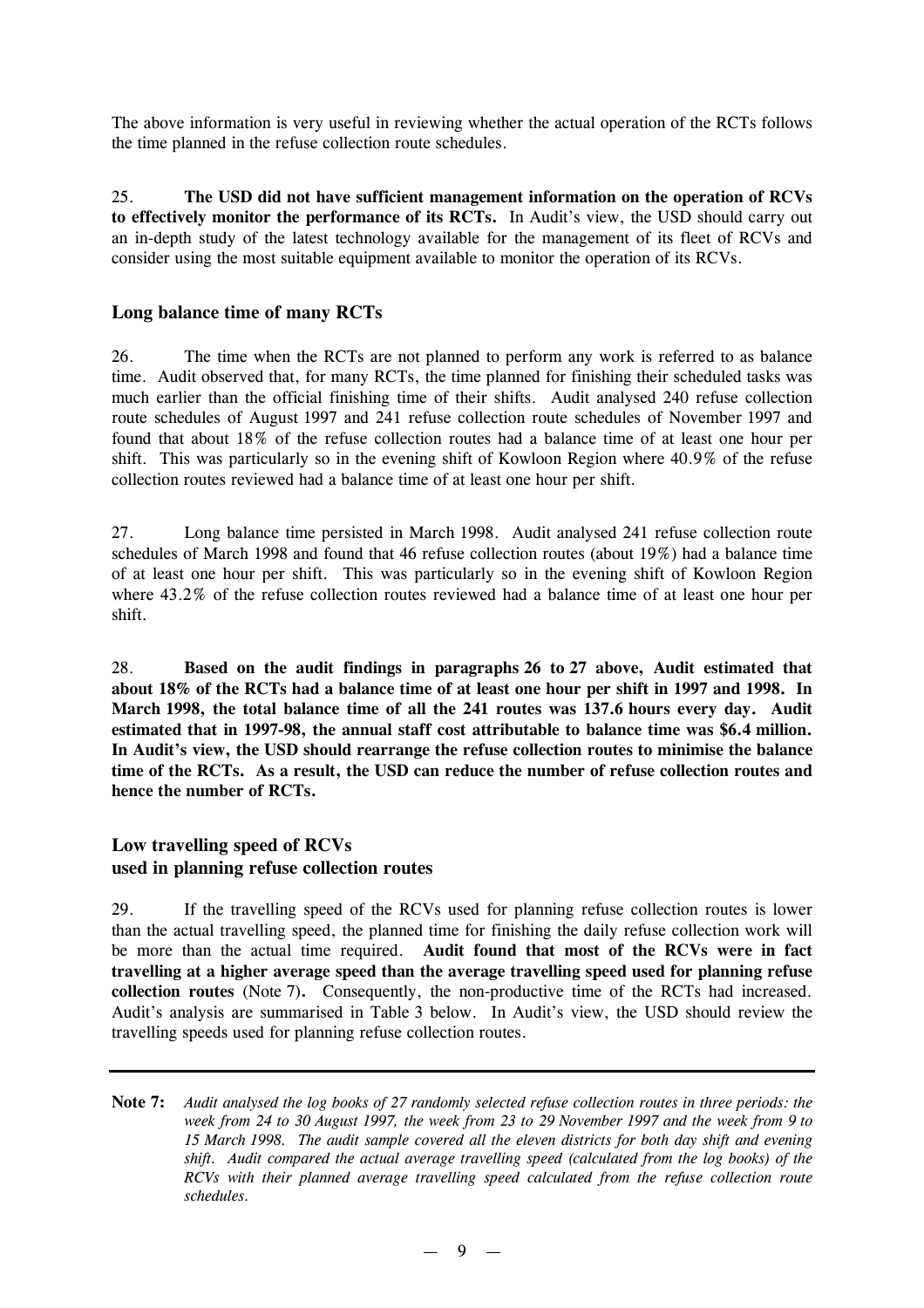# **Table 3**

# **Analysis of average speed of RCVs**

| <b>Shift</b>                                | <b>Average speed of RCVs</b> |               |                   | <b>Actual speed</b><br>higher than planned speed by |  |
|---------------------------------------------|------------------------------|---------------|-------------------|-----------------------------------------------------|--|
|                                             | <b>Planned</b>               | <b>Actual</b> | <b>Difference</b> | Percentage                                          |  |
|                                             | (km/hour)                    | (km/hour)     | (km/hour)         |                                                     |  |
|                                             | (a)                          | (b)           | $(c) = (b) - (a)$ | (d) = $\frac{(c) \times 100\%}{(a)}$                |  |
| For the week from<br>24 to 30 August 1997   |                              |               |                   |                                                     |  |
| Day shift                                   | 17.2                         | 20.1          | 2.9               | 16.9%                                               |  |
| Evening shift                               | 16.8                         | 24.1          | 7.3               | 43.5%                                               |  |
| For the week from<br>23 to 29 November 1997 |                              |               |                   |                                                     |  |
| Day shift                                   | 17.6                         | 19.9          | 2.3               | 13.1%                                               |  |
| Evening shift                               | 17.9                         | 22.1          | 4.2               | 23.5%                                               |  |
| For the week from<br>9 to 15 March 1998     |                              |               |                   |                                                     |  |
| Day shift                                   | 19.1                         | 20.5          | 1.4               | 7.3%                                                |  |
| Evening shift                               | 19.9                         | 22.1          | 2.2               | 11.1%                                               |  |

*Source: Audit's analysis of USD's records*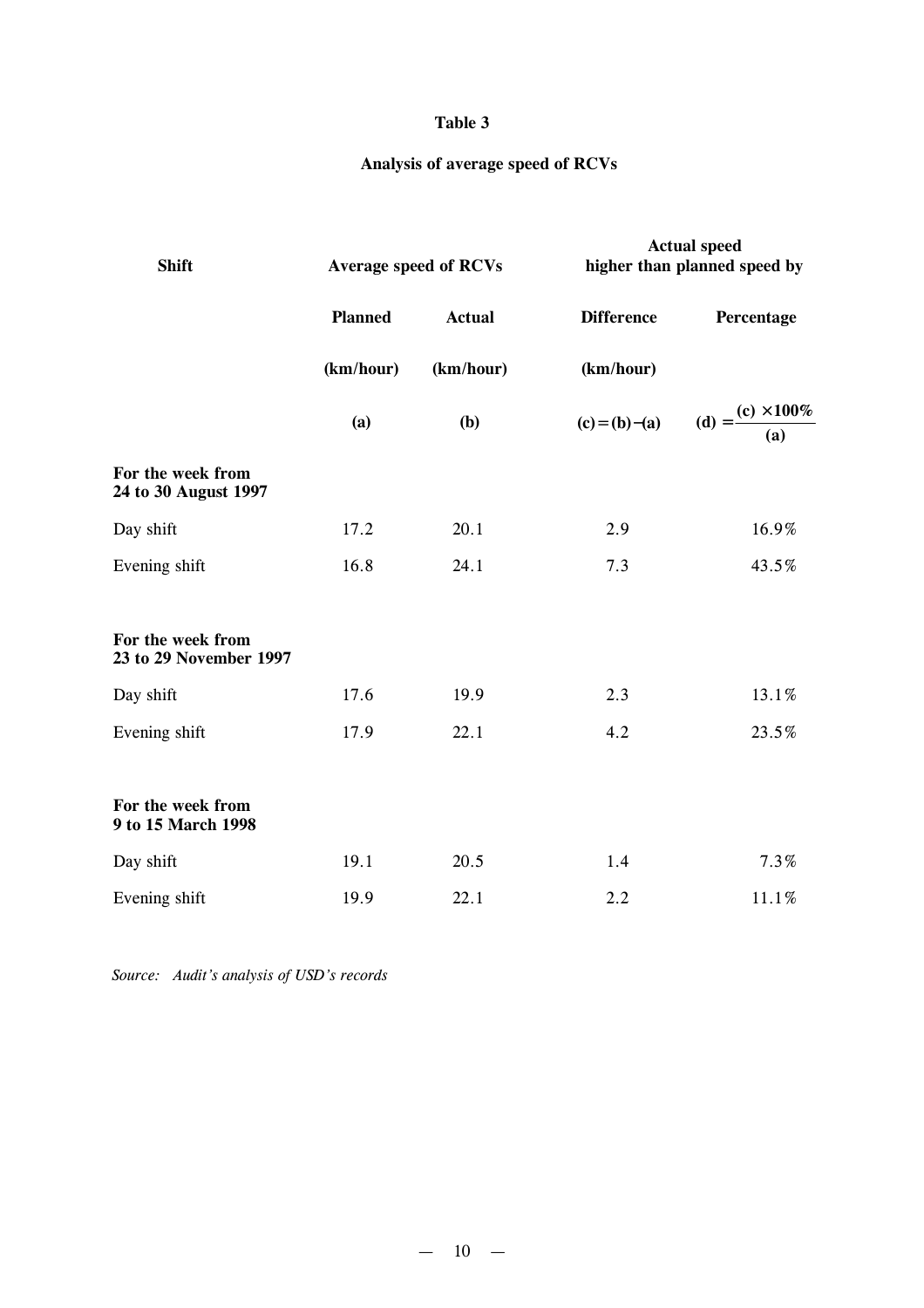## **CONTRACTING OUT OF REFUSE COLLECTION SERVICE**

# **Intention to contract out refuse collection service dates back to 1986**

30. The USD's primary aim of contracting out its refuse collection service is to achieve cost savings. It has been the UC's policy that in deciding which service may be contracted out, the following guidelines need to be taken into account:

- (a) it is cost-effective to use outside contractors;
- (b) there is adequate private sector capability to undertake the work;
- (c) the USD retains a strategic in-house capability of providing core service as a safeguard against the contractors' default;
- (d) except under very special circumstances, there is no resultant staff redundancy;
- (e) it will increase the flexibility in the deployment of staff resources to cope with changing operational needs and fluctuating demands; and
- (f) for some specialist services, there is no such expertise in-house.

31. In January 1986, a Committee Paper entitled "Privatisation of Refuse Collecting — A Preliminary Paper" was submitted to the UC for consideration. It was stated in the paper that the potential contractors claimed that they would be able to provide refuse collection service of the same standard with possible savings of 30%. The UC endorsed the USD's proposal that the contracting out of the refuse collection service was worth exploring. The proposal was subsequently shelved, following the UC's decision in June 1986 that the privatisation of abattoirs should be accorded top priority, and that only one major privatisation exercise should be dealt with at any one time.

32. In late 1986, with a view to privatising some of its services so as to achieve more cost-effectiveness, the UC approved the establishment of a Privatisation Division to look into the feasibility of contracting out those services of the USD which were labour-intensive.

33. In November 1988, a Committee Paper entitled "Progress Report on Non-abattoir Privatisation Projects" was submitted to the UC for consideration. It was stated in the paper that other than abattoir privatisation, the USD did not intend to privatise services that would give rise to staff redundancy. The USD considered that until the complicated issues of abattoir privatisation were resolved by early 1990, it was prudent to limit privatisation to small schemes which could be achieved through staff redeployment, and not to venture into large-scale privatisation schemes (such as street sweeping and refuse collection) which would lead to staff redundancy.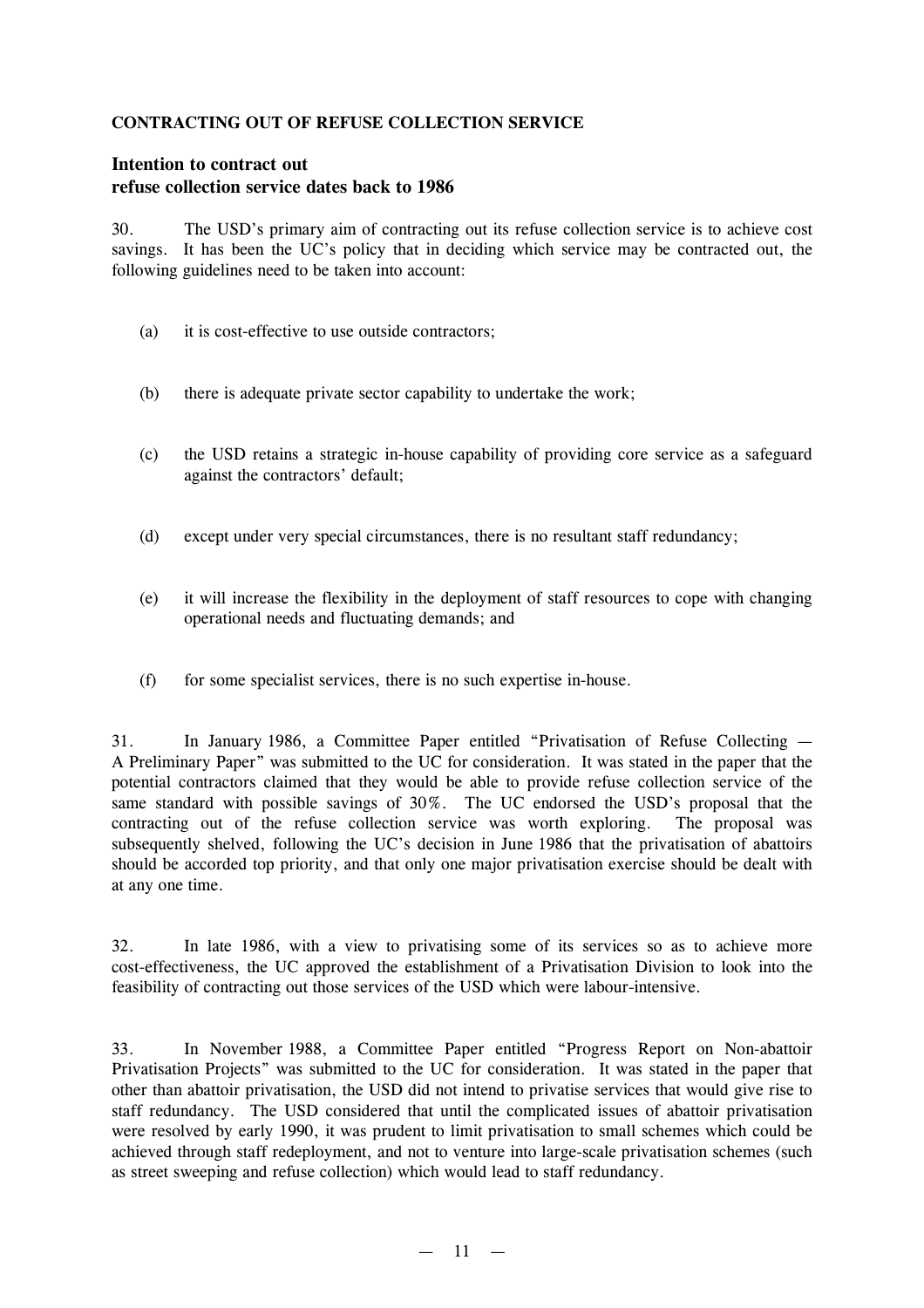34. In March 1990, upon the completion of the planning for Phase I of the abattoir privatisation scheme, the Privatisation Division started to consider the feasibility of contracting out some refuse collection routes. However, in the event, no refuse collection route was considered suitable for contracting out.

35. In May 1994, the USD identified 19 refuse collection routes which could be contracted out, with an estimated saving of \$15 million (i.e. 50% of the USD's associated operating costs). However, the plan was shelved pending the results of the Regional Services Department's review on the contracting out of the refuse collection service. In April 1995, the Regional Services Department informed the Regional Council that the contracting out of its refuse collection service had resulted in 35% savings in operating cost and that the service provided by the contractor was satisfactory.

36. In February 1998, the Director of Urban Services informed the Business and Services Promotion Unit of the Financial Secretary's Office that:

- while there was scope for contracting out the refuse collection service, the approval of the UC would be required. Members of the UC were generally opposed to the collection of refuse by contractors because there was a scarcity of cleansing companies operating in the UC area;
- it would be necessary to plan the refuse collection service if surplus refuse collection staff were not to be made redundant. Therefore, the contracting out of the refuse collection service would have to be phased over a number of years; and
- the USD hoped to be able to submit to the UC a proposal for partial contracting out of its refuse collection service by late 1998, upon completion of the final phase of the contracting out of the USD's manual street cleansing.

# **USD had not contracted out any of its refuse collection service**

37. Contracting out of the refuse collection service is a common practice in advanced countries. Also, large savings can be achieved by the contracting out of refuse collection service. As early as 1986, the USD recognised the benefits of contracting out the refuse collection service (see paragraph 31 above). **However, up to the completion of this audit in October 1998, the USD had not contracted out any of its refuse collection service. Audit considers that the USD should establish a target and draw up a timetable for contracting out its refuse collection service. The USD should take expeditious action to contract out its refuse collection service in order to achieve the potential cost savings.** Regarding the concern that contracting out of the refuse collection service may lead to staff redundancy, Audit observed that since January 1997, the USD has conducted six recruitment exercises for Workmen II (loaders of the RCTs are Workmen II). In Audit's view, in order to facilitate the contracting out of the refuse collection service, the USD should not recruit new Workmen II. Instead, the USD should fill Workman II vacancies with temporary staff, pending the redeployment of Workmen II from that part of the refuse collection service which may be contracted out.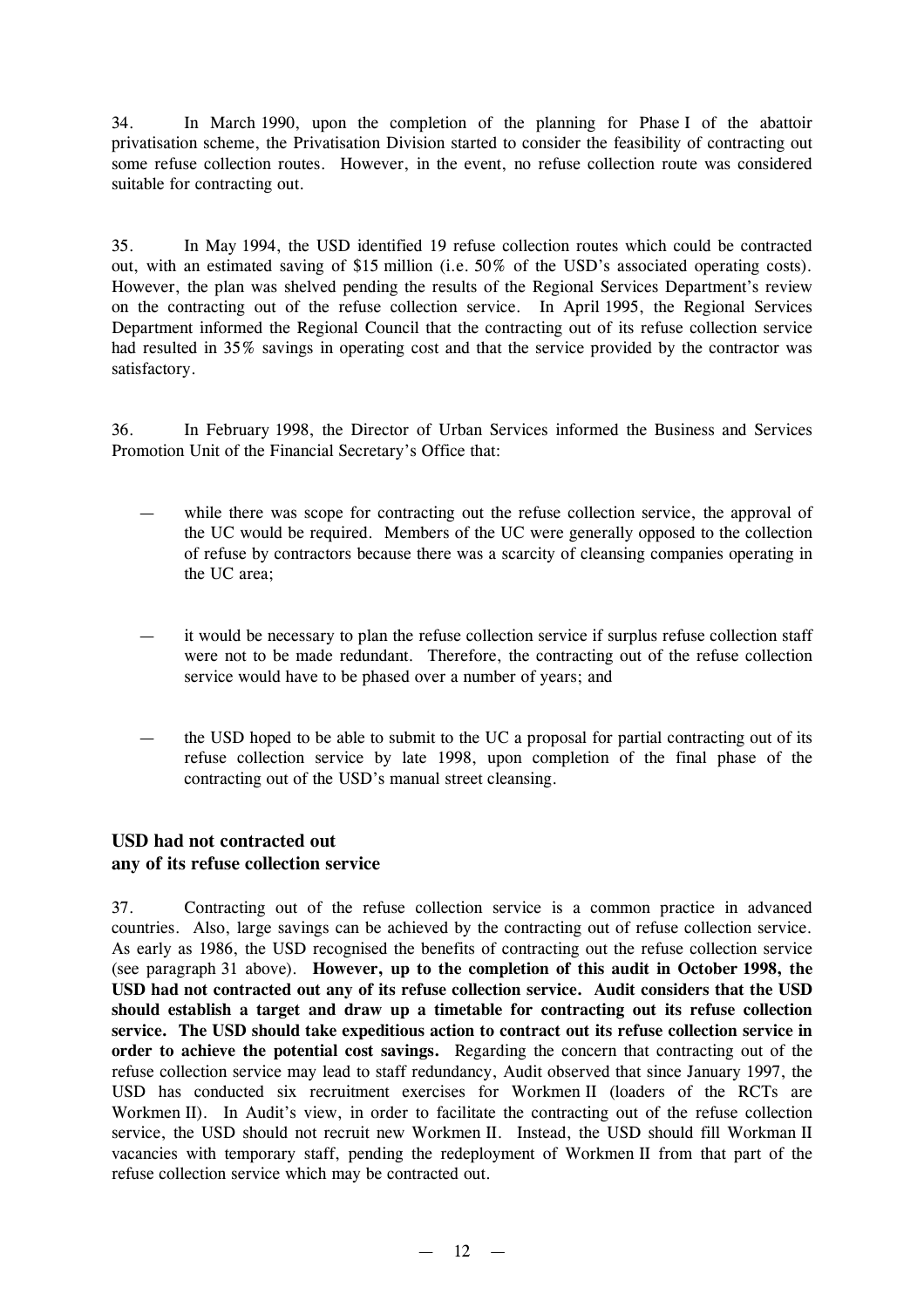### **OVERLOADING OF RCVs**

38. Audit found that the USD's RCVs were frequently overloaded. Based on the EPD's records at the disposal sites, Audit found that for the week from 1 to 7 December 1997, there were 792 (19.8%) overloading cases out of a total of 4,002 loads of refuse carried by the USD's RCTs. **Furthermore, in 120 (15.2%) of the 792 overloading cases, the weight of the refuse exceeded the maximum capacity of the RCVs by more than 20%.**

39. Another audit analysis found that for the week from 9 to 15 March 1998, the number of overloading cases was 810 (i.e. 20.1% of the 4,038 loads of refuse carried in that period). **In 139 (17.2%) of the 810 overloading cases, the weight of the refuse exceeded the maximum capacity of the RCVs by more than 20%.**

40. According to regulation 54 of the Road Traffic (Traffic Control) Regulations (Cap. 374), it is an offence that where a vehicle is driven or used on a road, it is so loaded that its gross vehicle weight exceeds the permitted gross vehicle weight assigned or deemed to have been assigned to the vehicle under the Road Traffic (Registration and Licensing of Vehicles) Regulations (Cap. 374). It is also common knowledge that overloading a vehicle (especially a goods vehicle) may result in:

- a higher probability of traffic accident;
- more frequent repairs and maintenance of the vehicle and hence an increase in repairs and maintenance cost of the vehicle;
- shortening of the useful life of the vehicle and hence an increase in its capital replacement cost; and
- damage to the roads and hence the need for more frequent road repairs and an increase in repair cost of the roads at public expense.

**Audit considers that the USD should ensure that its RCVs are not overloaded.** To achieve this, the USD should review the distribution of workload for each refuse collection route and monitor the working habit of its RCTs. In Audit's view, the USD should ensure that its RCVs operate in compliance with the Road Traffic (Traffic Control) Regulations.

# **EXCESSIVE RELIEF RCVs**

41. To cater for the breakdown and maintenance of the USD's RCVs, relief RCVs have to be provided. The ratio between the number of the USD's relief RCVs and the size of its RCV fleet is referred to as the agreed relief ratio (ARR). Before 1985, the ARR was set at 25%.

42. In March 1985, a working group on transport matters reviewed the downtime rates of RCVs of Hong Kong Region. The average downtime rate in Hong Kong Region was 18.2% in 1984. Since the average downtime rate of the RCVs was within the ARR of 25%, the working group proposed that the ARR be revised downwards from 25% to 20% with effect from March 1985. However, the working group's proposal was not implemented.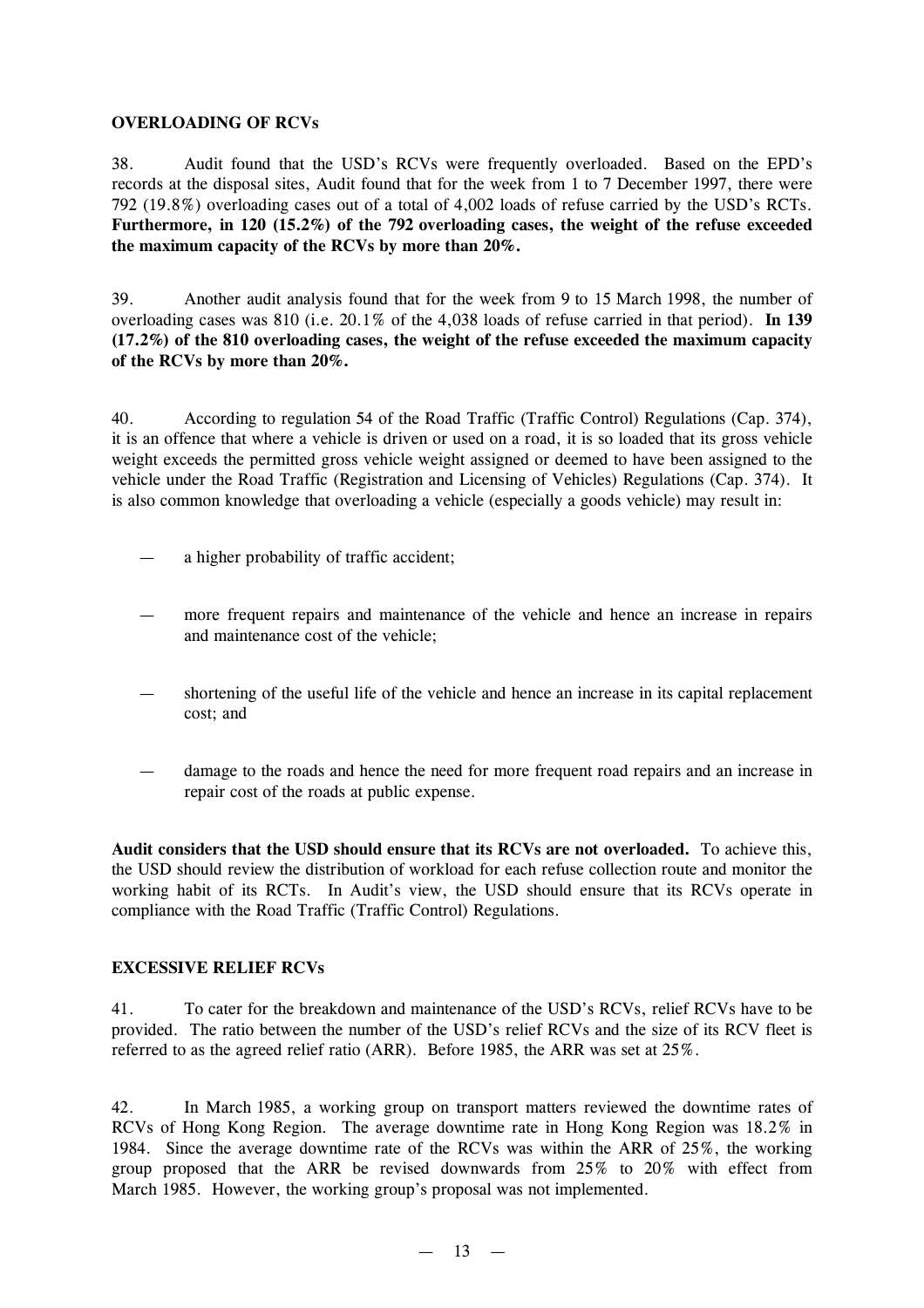43. In August 1986, the USD agreed that it was reasonable to reduce the ARR from 25% to 20% for both Hong Kong and Kowloon Regions. However, the USD did not reduce the size of its fleet of RCVs accordingly. During this audit, the Transport Managers confirmed that according to their understanding, the ARR remained at 25%.

44. Audit analysed the downtime of the RCVs for Hong Kong and Kowloon Regions for the period January to September 1998. The results of Audit's analysis (as summarised in Appendices E and F) indicated that during this period, the average downtime rates of different categories of RCVs varied considerably. For Hong Kong Region, the average downtime rate ranged from 16.8% (for trailers) to 23.6% (for tractors). For Kowloon Region, the average downtime rate ranged from 0.8% (for trailers) to 10.7% (for 12-tonne RCVs). Moreover, during this period, for each category of RCVs, the overall downtime rate for Hong Kong Region was considerably higher than that for Kowloon Region. Audit is concerned about these large differences. While recognising the fact that the hilly road conditions on Hong Kong Island may contribute partly to the higher downtime rates for Hong Kong Region, Audit considers that the USD should carry out a review to find out the underlying reasons for the large differences in downtime rates between Hong Kong Region and Kowloon Region with a view to minimising the downtime rates of the RCVs.

45. Different categories of RCVs serve different purposes. Therefore, an RCV of one category cannot be substituted for an RCV of another category. Furthermore, in 1998, the downtime rates for different categories of RCVs varied considerably (see paragraph 44 above). Audit considers that it is necessary to establish two ARRs for each category of RCVs, one for Hong Kong Region and one for Kowloon Region. In Audit's view, in establishing the ARRs, the USD should take account of the prevailing downtime rates for different categories of RCVs.

46. **The USD did not adhere to the 25% ARR for the provision of relief RCVs in that the actual relief ratios of different categories of RCVs as at 1 April 1998 in Hong Kong and Kowloon Regions varied considerably (see Appendix G). In addition, the ARR had not been updated to reflect the actual downtime rates of the RCVs. Consequently, the USD had excess relief RCVs. Based on the USD's current ARR of 25%, Audit has estimated that the USD had eight surplus relief RCVs as at 1 April 1998 with a total replacement cost of \$8.9 million (see Appendix H). Had the ARR been reduced to 20% (see paragraph 43 above), as at 1 April 1998, the USD would have had 15 surplus relief RCVs with a total replacement cost of \$17 million (see Appendix I).**

#### **AUDIT CONCLUSIONS**

47. **Audit concludes that:**

#### *Excess capacity of the RCTs*

(a) **during the official working hours, the USD's RCTs were not fully engaged in collecting refuse, as evidenced by the significant amount of non-productive time in the months of August 1997, November 1997 and March 1998 (see paragraph 13 above);**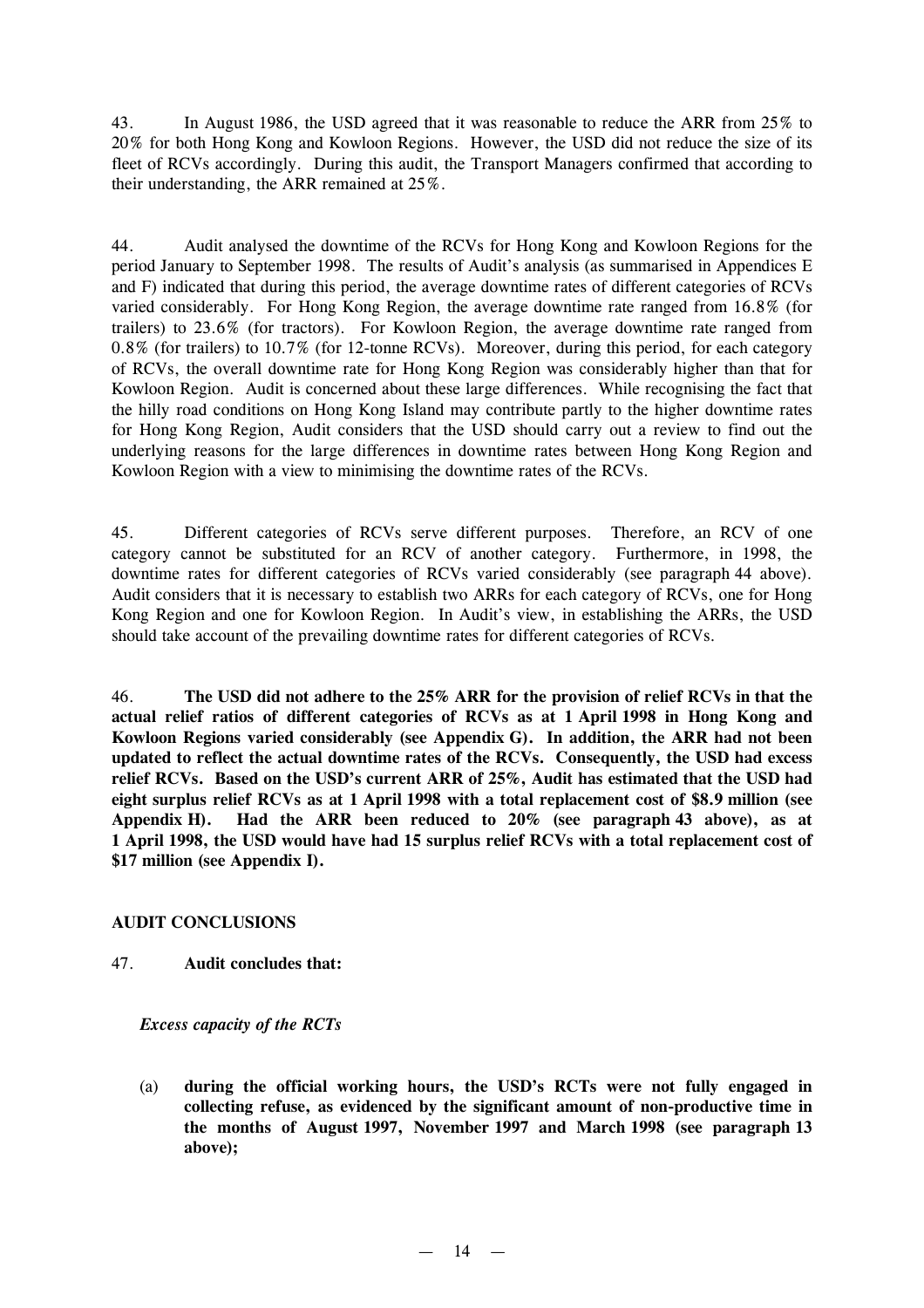- (b) **about 26% of the RCTs working on single RCV refuse collection routes and about 28% of the RCTs working on TT refuse collection routes were surplus to requirement. Accordingly, about 18% of the RCVs used for single RCV refuse collection routes and about 25% of the tractors used for TT refuse collection routes were surplus to requirement (see paragraph 15 above);**
- (c) **as a result of the excess capacity in (b) above:**
	- (i) **the estimated staff cost in 1997-98 attributable to the USD's surplus RCTs was \$35.8 million (see paragraph 17 above); and**
	- (ii) **the estimated replacement cost of the USD's surplus RCVs as at 1 April 1998 was \$57.3 million (see paragraph 18 above);**

*Causes for significant amount of non-productive time*

- (d) **outdated and inconsistent work values of refuse collection tasks were used for planning refuse collection routes (see paragraph 21 above);**
- (e) **the daily workload of the USD's RCTs (in terms of the weight of refuse collected) had been over-estimated (see paragraph 22 above);**
- (f) **the USD did not have sufficient management information on the operation of RCVs to effectively monitor the performance of its RCTs (see paragraph 25 above);**
- (g) **about 18% of the USD's RCTs had a balance time of at least one hour during the period August 1997 to March 1998 (see paragraph 28 above);**
- (h) **most of the RCVs were travelling at a higher average speed than the average travelling speed used for planning refuse collection routes (see paragraph 29 above);**

*Contracting out of refuse collection service*

(i) **notwithstanding that the USD envisaged that contracting out of the refuse collection service would bring about substantial cost savings, it had not contracted out any of its refuse collection service (see paragraph 37 above);**

#### *Overloading of RCVs*

(j) **the RCVs were frequently overloaded (see paragraphs 38 and 39 above);**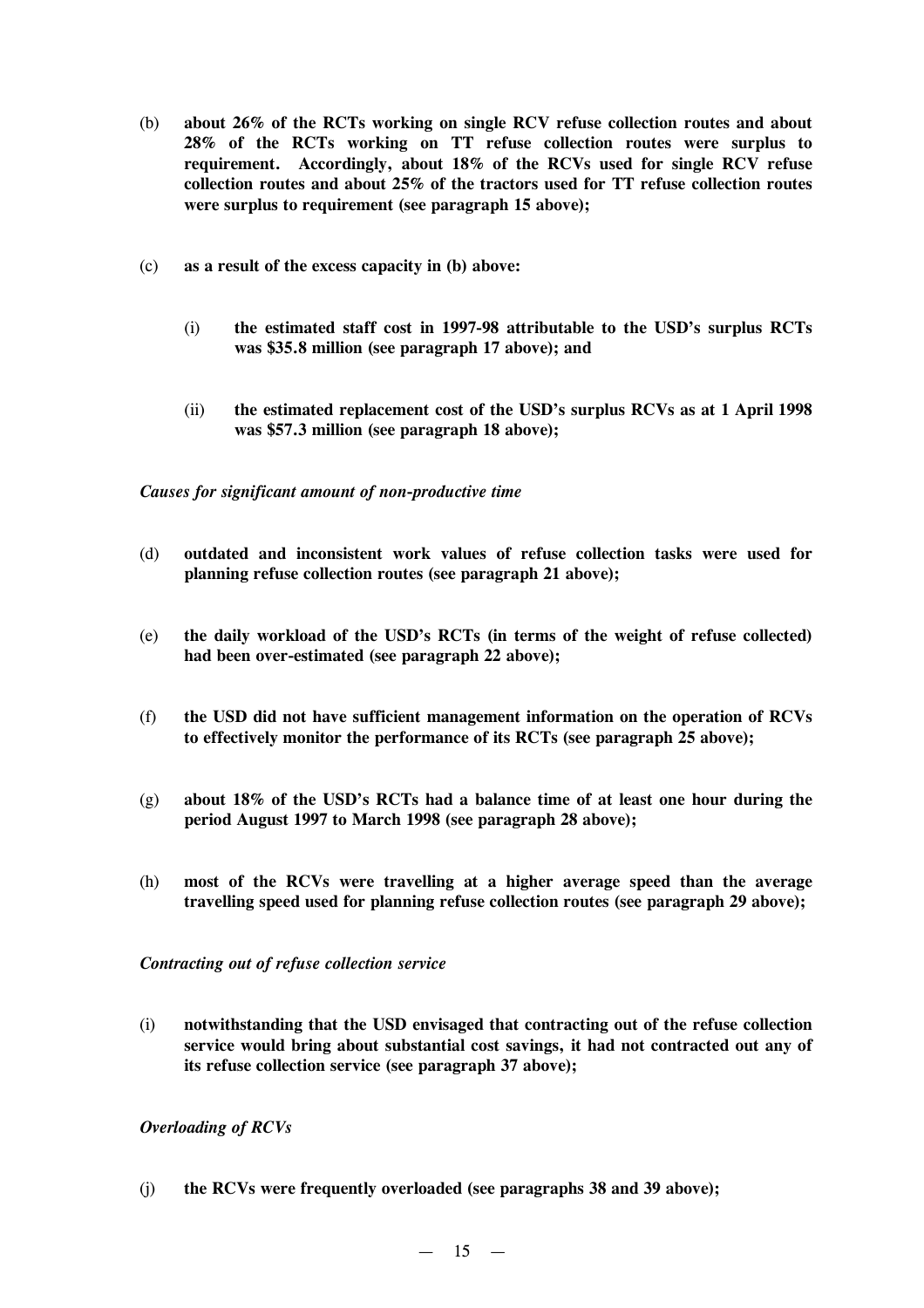# *Provision of relief RCVs*

- (k) **it is necessary to establish two ARRs for each category of RCVs, one for Hong Kong Region and one for Kowloon Region, so that the prevailing downtime rates are fully reflected (see paragraph 45 above); and**
- (l) **the USD did not adhere to the ARR for the provision of relief RCVs. The estimated total replacement cost of the resultant surplus relief RCVs as at 1 April 1998 was at least \$8.9 million (see paragraph 46 above).**

### **AUDIT RECOMMENDATIONS**

48. **Audit has** *recommended* **to the Director of Urban Services that the USD should:**

*Excess capacity of the RCTs*

- (a) **promptly and critically review the excess capacity of its RCTs so that the number of its RCTs would be reduced to a minimum;**
- (b) **freeze the procurement of RCVs until the existing RCVs are fully utilised;**

#### *Planning of refuse collection workload*

- (c) **promptly and critically re-examine the work values of refuse collection tasks for planning refuse collection routes;**
- (d) **promptly review the planning of workload for its RCTs so as to rectify the situation of over-estimating their workload;**
- (e) **regularly review its refuse collection route schedules. If it is found that, for some refuse collection routes, the actual weight of refuse collected differs significantly from the weight of refuse planned to be collected, the USD should take immediate action to revise these refuse collection route schedules;**

#### *Monitoring of the performance of RCTs*

- (f) **study the latest technology available for the management of its fleet of RCVs and consider using modern equipment to effectively monitor the operation of its RCVs;**
- (g) **rearrange the refuse collection routes to minimise the balance time of the RCTs;**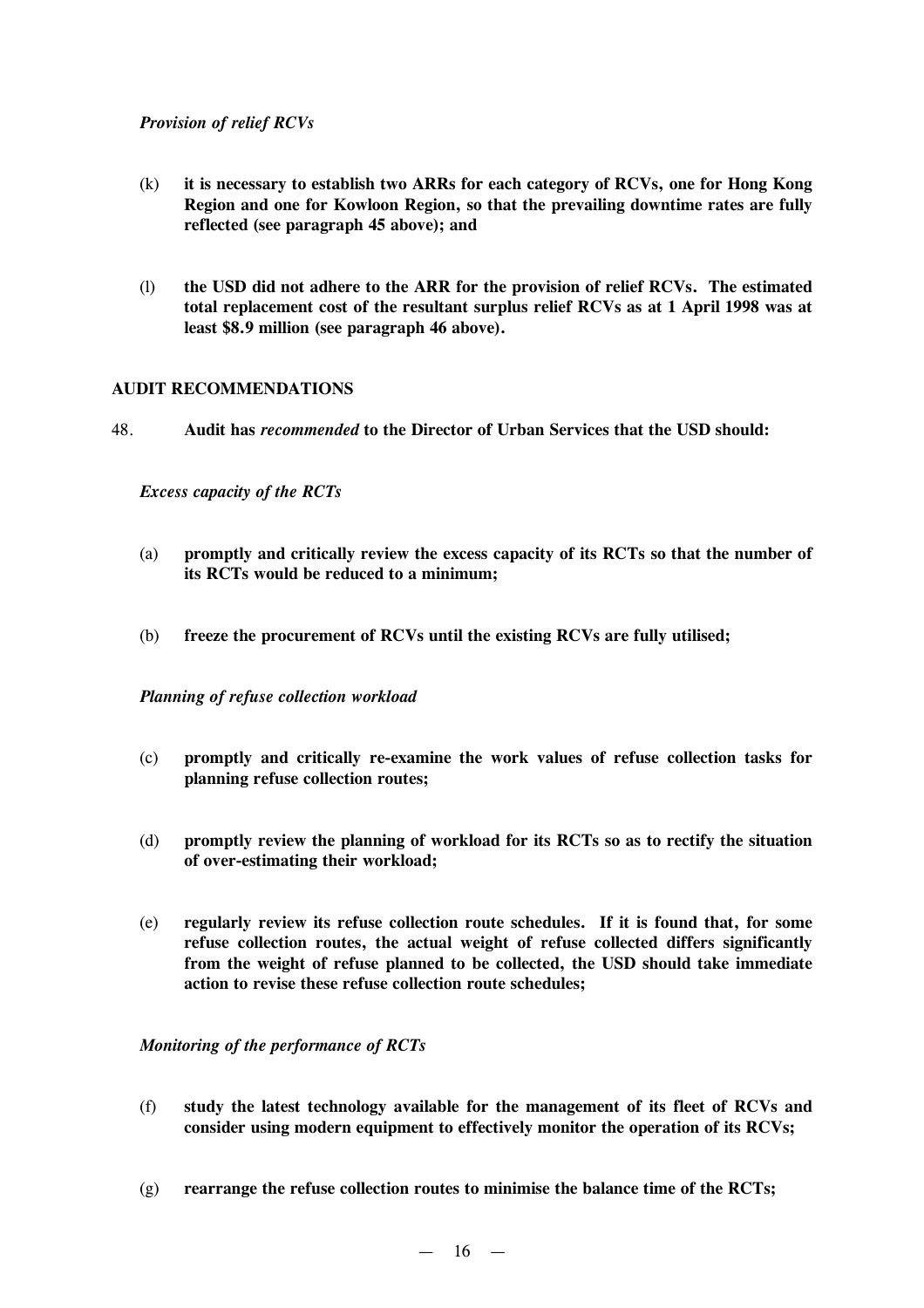### *Contracting out of refuse collection service*

- (h) **take expeditious action to establish a target and draw up a timetable for contracting out its refuse collection service;**
- (i) **stop recruiting permanent Workmen II and fill the existing Workman II vacancies with temporary staff, pending the redeployment of Workmen II from that part of the refuse collection service which may be contracted out;**

# *Overloading of RCVs*

(j) **closely monitor the work of the RCTs to ensure that the RCVs are not overloaded;**

# *Provision of relief RCVs*

- (k) **establish two ARRs for each category of RCVs, one for Hong Kong Region and one for Kowloon Region, so that the prevailing downtime rates are fully reflected;**
- (l) **carry out a review to find out the causes for the large discrepancies in RCV downtime rates between Hong Kong Region and Kowloon Region; and**
- (m) **adhere to the ARRs for providing relief RCVs.**

#### **RESPONSE FROM THE DIRECTOR OF URBAN SERVICES**

49. The **Director of Urban Services** has said that the USD welcomes the Audit report and regards it as a useful reference. The USD has undertaken reviews in the past on its own initiative. The USD is committed to providing a more efficient and cost-effective refuse collection service in the future. In terms of arithmetic, the USD has no dispute over Audit's findings which are based on the analyses of the USD's records. The Director has also said that:

#### *Constraints in planning refuse collection service*

(a) the primary role of the USD is to protect public health. The collection of refuse is one of the most fundamental tasks to safeguard public health. Hong Kong is one of the world's most congested cities. Its hot and humid summers encourage the rapid decay of organic wastes. It is an international city located in a region of the world where there are many serious endemic diseases which are readily spread by vermin and pests associated with decaying refuse. Against this background, the USD's first priority must be to ensure that refuse is cleared promptly. Cost-effectiveness per tonne of refuse collected can at best only take second place, especially when placed against the cost in terms of loss of human lives or misery caused by such diseases;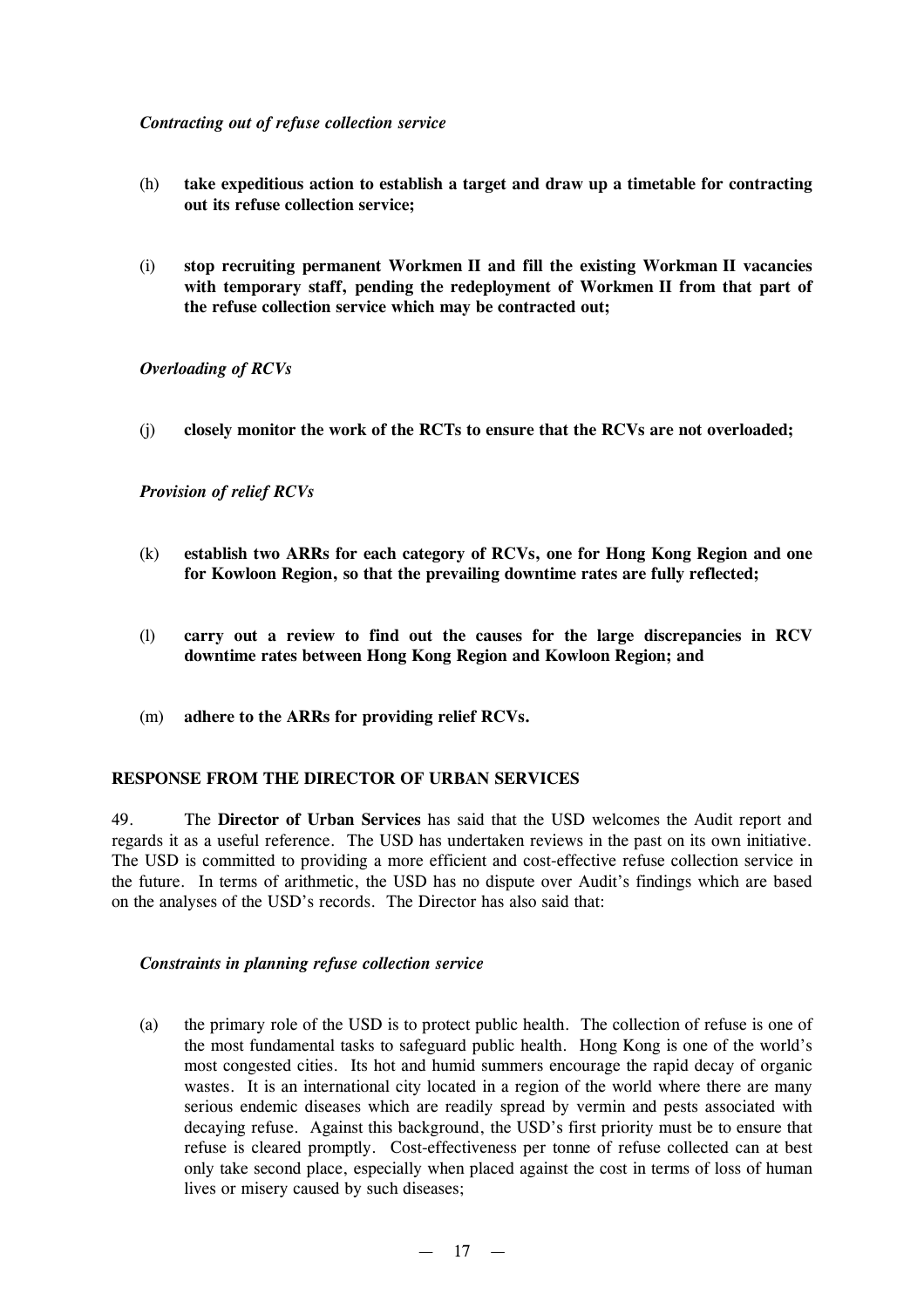- (b) refuse collection is a largely labour-intensive manual service. The high-density urban development of Hong Kong has not permitted and still does not permit the USD to provide a highly automated door-to-door refuse collection service. The nature of development and the increasingly large quantities of refuse per head being produced requires that the USD provides the refuse collection service every day (in many cases several times a day), year round (the only exception being on Lunar New Year day);
- (c) in designing individual refuse collection routes, the USD has to take into account factors such as the amount of refuse yield at each refuse collection point, the capacity of staff in handling the amount of refuse at a given time, the proximity of one refuse collection point to another and the road and traffic conditions. With all these variables which can fluctuate from one day to another, the USD can only come up with **averages** which would serve as planning parameters for the USD's services. These are not performance standards;
- (d) refuse is not a uniform, homogeneous substance, the production of which can be predicted accurately on an individual household basis. Only by averaging total quantities collected over time and on a large population basis, can "planning averages" be produced;
- (e) moreover, refuse collection staff are human beings. Their capacity to perform manual labour is affected by their age, physique, health, fitness and work ethic and, to a considerable extent, by external factors such as weather, humidity and working environment. The USD employs workers aged from their late teens to late 50s and expects them to undertake fairly heavy manual work handling obnoxious materials in all weathers, at temperatures that range from below 10°C in winter to above 30°C in the shade in summer, with humidity levels that rise to above 90% in the summer months, and often alongside roads with very high air-pollution levels. The USD must recognise that daily output, even for the fittest of workers, can vary widely across the year as a whole (Note 8);
- (f) the USD, as a responsible employer, also has a duty to recognise that it should not expect its workers to work more than a reasonable number of hours per day or per week. In simpler terms, overtime should be the exception and not the norm when planning work schedules;
- (g) given all these variables, it is not unusual that individual RCTs may finish their work on some days ahead of schedule but at other times behind schedule. The USD cannot ensure that there is no non-productive time at all times: all the USD can do is to try to put in place administrative measures that will minimise non-productive time;
- **Note 8:** *Audit observed that the weighted average non-productive time was consistently more than two hours per shift, representing more than one quarter of the 7.5 working hours per shift. Incidentally, the non-productive time of the selected RCTs in the summer of 1997 amounted to about 2.5 hours (see paragraph 13 above).*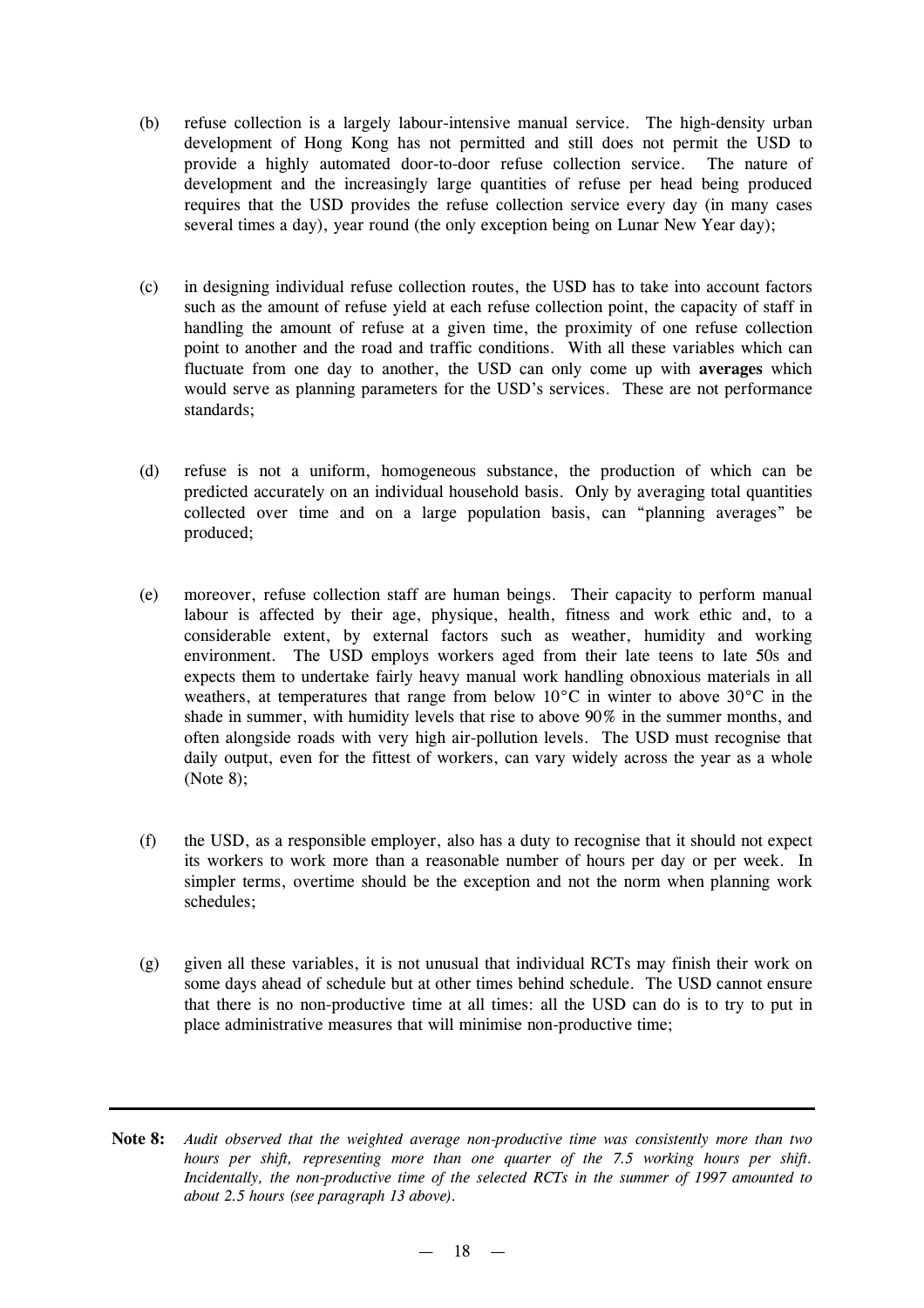- (h) in addition to the public health risk, refuse is an obnoxious substance as "it smells". While the USD's new refuse collection points are generally fitted with air exhaust scrubber systems, many older refuse collection points and temporary refuse collection points are open to the air. The USD is unable in many areas to find sites to build modern refuse collection points because of shortage of land or local public objections. The USD knows from experience that if the USD does not clear refuse regularly, it will be subject to vociferous public complaints;
- (i) most refuse is deposited at refuse collection points in the late evening and early morning. The USD cannot provide an overnight refuse collection service in most locations as local residents would complain about the noise generated by the RCVs. The USD can usually only start the service at about 6:30 a.m. The public expects the USD's first morning collection service to clear all the refuse left at the refuse collection points so that none is left behind to create a smell nuisance. Therefore, the number of daily refuse collection routes is largely determined by the number of refuse collection points that the USD needs to clear the first thing in the morning;
- (j) the USD is not a free agent to decide the level of its services. The USD is the executive arm of the UC. The UC decides on the level of resources and the policies that the USD must follow. UC Members normally expect the USD to provide a high quality and prompt refuse collection service that meets the needs of the community. Their judgement is often based on the feedback they receive from their constituents and it is natural that they tend to hear complaints more than praise for the USD's services;
- (k) it is understandable that in planning the refuse collection service, the USD's staff have a tendency to be conservative and to apparently over-provide collection capacity, on the basis of simple mathematics whereby the total quantity of refuse to be collected over the whole day is compared with the theoretical capacity of the RCTs. The USD has to provide a level of service that is up to the expectations of the public. The planning of refuse collection routes and the number of RCVs must, to a large extent, be driven by this service consideration, rather than by simple mathematics; and

#### *Review on the refuse collection service*

(l) the USD recognises that there are grounds for making operational improvements. The USD has in fact already started a major review of all of its cleansing services, including the refuse collection service. The review not only covers the recommendations made in the Audit report but it also goes even further, such as the USD's wish to introduce ISO 9000 Quality Management Systems to its cleansing services.

50. The Director of Urban Services has also made the following comments on specific issues raised in the Audit report: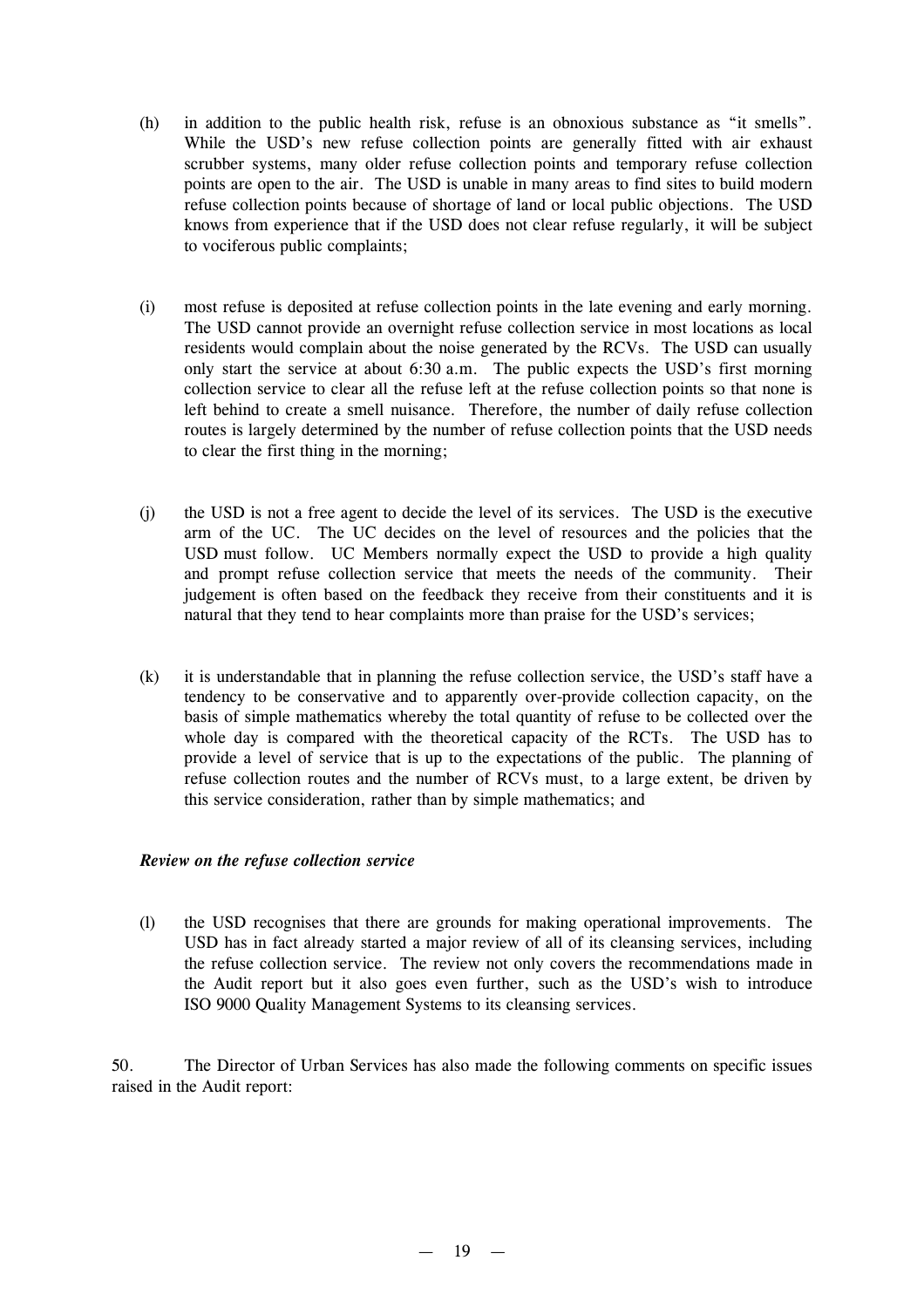#### *Excess capacity of the RCTs*

- (a) the USD notes the audit conclusion that the RCTs finished their daily work earlier than their official finishing time. Regarding the audit observation on the task and finish habit, the USD has put an end to this habit. In addition, the USD will again look into the operations of the RCTs, with a view to ensuring that the amount of work given to each team will fully occupy their daily working hours;
- (b) the current mode of operations in respect of refuse collection service was derived from a set of standardised work values determined in mid-1980s. With the passage of time and the changing circumstances, the factors which have a bearing on the work values have changed. These factors include the refuse yield, which is affected by demographic changes as well as housing developments, the working environment, the modus operandi of refuse collection, the types of RCV deployed, the design and quality of refuse bins, the refuse contents (e.g. more packaging material), the speed limit, the road network and the traffic condition. With the passage of time, the work values may no longer be applicable to the present day circumstances. The USD is in the process of carrying out a thorough review of its cleansing operations through the appointment of an outside consultant and with the assistance of its MSU (see paragraphs  $50(e)$  to  $50(h)$  below);
- (c) Audit's conclusion of significant non-productive time of the RCTs was based on the result of its analyses of the operation of 50 (out of 247) randomly selected refuse collection routes for the weeks of 24 to 30 August 1997, 23 to 29 November 1997 and 9 to 15 March 1998. While accepting the conclusion, the USD notes that the analyses did not take into account the various factors such as the seasonal fluctuations and the route-by-route fluctuations of refuse yield. As shown in Figure 1 in paragraph 16 above, the refuse yield fluctuates. The difference in refuse yield between the peak (3,330 tonnes) and the trough (3,084 tonnes) was about 8% (Note 9). The daily fluctuation of refuse yield (Note 10) and the fluctuation between one route and another (Note 11) can be similarly significant. However, the audit review did not cover the peak season from June to July;
- Note 9: The weight of refuse collected daily by the USD during the months from May to August 1997 was *about 5% higher than that in the remaining eight months of 1997-98. Audit considers that one option of handling this 5% increase in the weight of refuse collected during the peak season could be to ask the RCTs to work overtime, instead of providing a spare capacity in the RCTs (see paragraph 16 above).*
- Note 10: Audit accepts that the time required to collect a load of refuse may vary slightly from day to day. *However, this daily variation cannot explain the non-productive time of the RCTs which was as* high as about 30% of the 7.5 working hours per shift (see Tables 1 and 2 above). In designing *individual refuse collection routes, the USD can come up with averages which would serve as planning parameters for the service (see paragraph 49(c) above).*
- Note 11: In Audit's view, in planning refuse collection routes, the major factor for consideration should be the time required to collect the refuse which is in turn affected by many factors including the refuse *yield. The USD should plan the refuse collection routes in such a way that the time required by the RCTs working on different refuse collection routes to collect the refuse does not fluctuate significantly. The fluctuation of refuse yield between one refuse collection route and another does not render any audit conclusions and recommendations invalid.*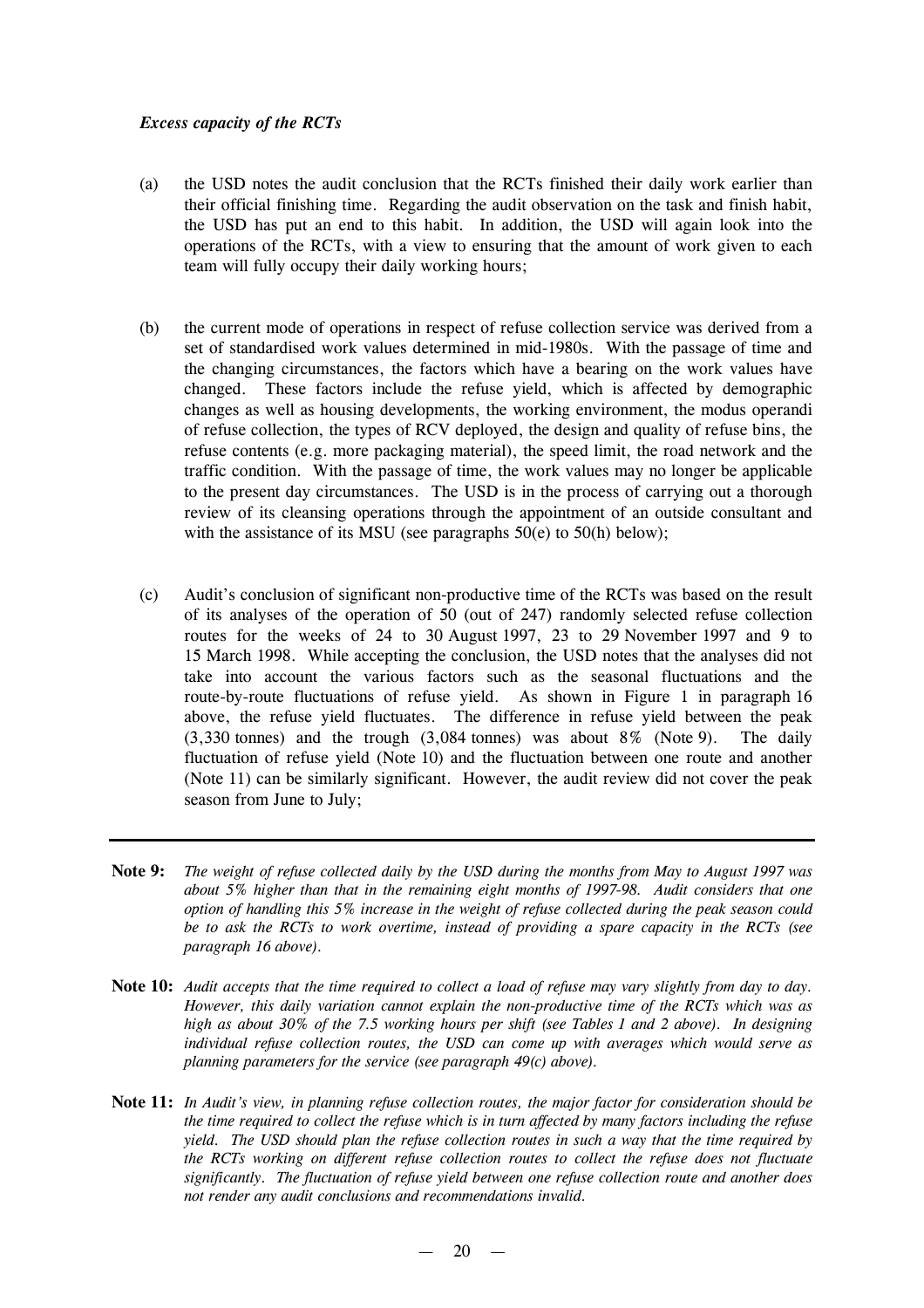(d) the USD agrees with Audit's recommendations to freeze the procurement of RCVs and to review the excess capacity of RCTs. The USD has already suspended procurement action pending the outcome of the revision of the refuse collection routes based on a set of new work values and other considerations. Also arising from a departmental review in the latter part of 1998, the USD has already reduced the number of refuse collection routes by six. As mentioned earlier, the USD is now in the process of conducting a thorough review of the cleansing services which the USD hopes will allow it to further reduce the number of routes based on the current level of service. Whether the USD will be able to reduce the actual number of RCVs and RCTs, however, is dependent, to some extent, on the USD's proposed public consultation exercise during the review, regarding the community's expectations of the USD's services. Given the public's wish for a cleaner and healthier Hong Kong, the USD may find itself having to redeploy any surplus RCVs and manpower to improve its service in certain areas. The important point to observe is that the USD is a service provider;

### *Causes for significant amount of non-productive time*

- (e) the USD shares Audit's concern over the amount of non-productive time. The crux of the problem is the set of standardised work values currently in use as mentioned in paragraph 50(b) above. In the absence of reliable and accurate work values for the preparation of refuse collection route schedules, it would be difficult to determine how much time the RCTs would need to complete their work in a shift;
- (f) accordingly, the USD's MSU commenced in December 1998 to examine the operations of the RCTs. The MSU will then proceed to conduct the relevant time and motion studies in the next three months. At the same time, the USD has commissioned a consultancy review for six months to assist it to undertake the fundamental and comprehensive review of its cleansing services including refuse collection service. The consultant began work in January 1999 and will work closely with the MSU in this particular exercise;
- (g) it is expected that the MSU studies, scheduled to be completed by April 1999, will derive a revised set of work values essential for rescheduling refuse collection routes and enhancing the efficiency of refuse collection service. Thereafter, the USD would seek the UC's endorsement of the revised work values;
- (h) concurrently, the USD is also approaching local tertiary institutes with a view to developing computer models for its cleansing services including refuse collection service to provide for a more scientific planning system. The planning of refuse collection routes is, to a large extent, a manual exercise undertaken by officers who rely on their field experience to draw up optimal routing for the RCVs. The USD hopes, with the help of computer modelling, to achieve greater efficiency in vehicle and manpower deployment;
- (i) meanwhile, in addition to the reduction of six routes as set out in paragraph  $50(d)$  above, the USD has taken steps to try to ensure that the RCTs work until the end of the shift, has tightened up supervision, and has endeavoured to ensure that the RCTs will not carry smaller number of loads of refuse than planned;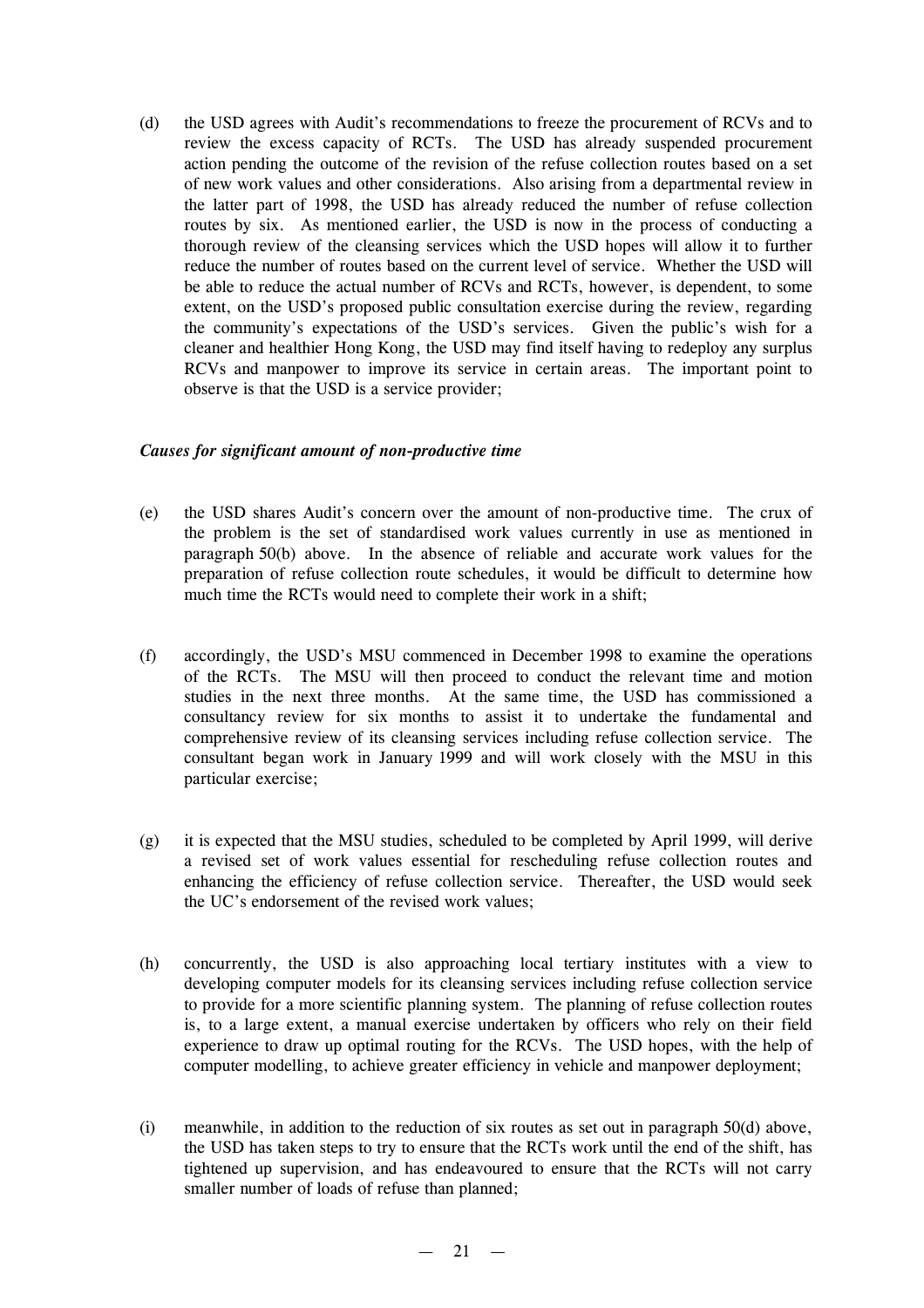## *Monitoring of the performance of RCTs*

- (j) the USD accepts Audit's recommendation. The USD is studying a number of vehicle electronic devices and systems jointly with the Government Land Transport Agency and the Regional Services Department with a view to introducing the most suitable monitoring system for the Government's vehicle fleet, with priority given to RCVs. A plan is in hand to evaluate an electronic device known as Fleetlogger in some RCVs in March 1999. The USD is also looking at Global Positioning Sky-eye vehicle location systems and Global System Mobile Services communication devices that will enable real-time monitoring of its refuse collection operations. Subject to the outcome of these trials, the USD will seek the UC's agreement to effect the installation on all RCVs;
- (k) pending the outcome of the USD's detailed study, there may be scope for further reduction in the number of RCTs to minimise their balance time;

### *Overloading of RCVs*

(l) the USD is also concerned about the overloading problem. The USD is conducting a trial scheme on the installation of an on-board weighing device on six RCVs. The device is intended to warn drivers when the RCVs are overloaded. More such devices will be procured if the trial scheme proves to be successful;

#### *Provision of relief RCVs*

- (m) the USD agrees with Audit's findings and will take immediate steps to rectify the situation. Indeed, the USD has suspended the purchase of RCVs with a view to reducing the number of relief vehicles to an acceptable minimum. The USD will adhere to the ARR, and will review the ARR from time to time in the light of operational experience;
- (n) the USD notes Audit's findings on the large discrepancies in downtime rates between Hong Kong Region and Kowloon Region. The USD is taking action to determine the reasons for the differences with the aim of rationalising the calculation of the vehicle downtime rates for various categories of RCVs in the two regions; and

#### *Contracting out of refuse collection service*

(o) the USD will be actively examining the scope for contracting out cleansing services including refuse collection service. The scope of contracting out would be subject to conditions such as the satisfactory redeployment of redundant staff, the availability of competent and reliable contractors and the provision of quality services to the public. The consultancy review covers the subject of contracting out and the consultant is tasked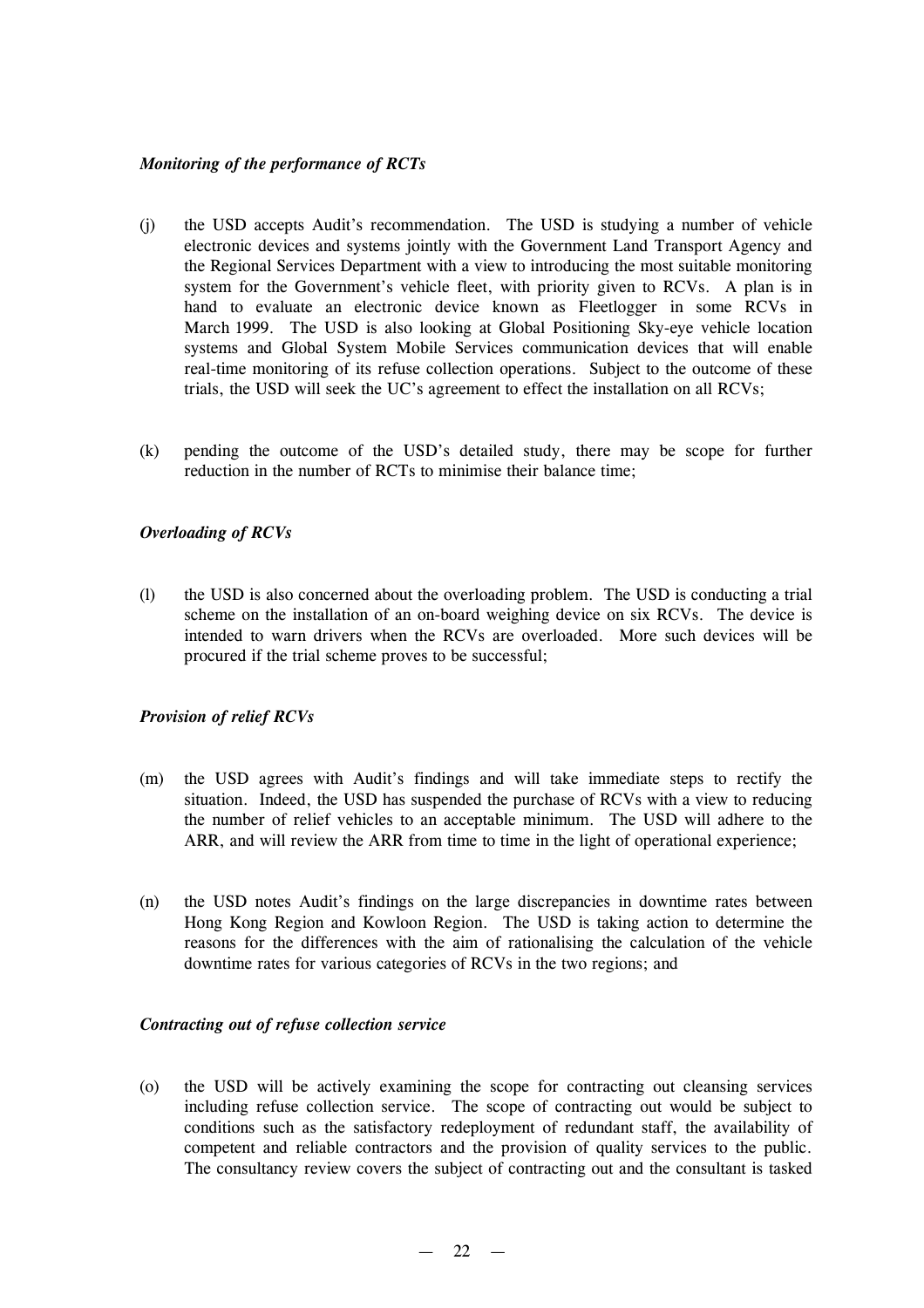to come up with recommendations on an appropriate plan. Meanwhile, the USD has suspended recruitment to fill Workman II vacancies.

#### **RESPONSE FROM THE UC**

51. On 10 May 1999, the **Chairman of the UC** forwarded to Audit the following comments:

#### *Excess capacity of the RCTs and causes for significant amount of non-productive time*

- (a) regarding the audit conclusions in paragraphs  $47(a)$  to  $47(h)$  above,
	- (i) the UC's policy has all along been to balance cost-effectiveness with the public's expectations for refuse collection service. The UC will continue to monitor the USD's effort in reducing and re-planning the refuse collection routes with a view to providing the most cost-effective service;
	- (ii) on the planning of refuse collection routes, the UC opines that the USD should estimate as accurately as possible the total amount of refuse to be collected and, based on this information, calculate the average amount of refuse to be collected to facilitate future planning of refuse collection service and to explain the basis of the USD's calculations to the UC. The UC also urges the USD to seek from outside suitable computer software for planning refuse collection routes;
	- (iii) though there are variables in planning refuse collection service as stated by the USD, the UC does not accept the fact that even with all these variables, the USD cannot ensure that there is always no non-productive time. The UC would monitor the USD to minimise and make better use of the non-productive time through administrative measures as far as possible. The USD should also provide concrete plans on how to better utilise the non-productive time;
	- (iv) the UC requests the USD to study the feasibility of providing midnight or overnight refuse collection service (including whether Hong Kong citizens will accept the implications of the proposal, for example, noise produced during the operation) with a view to saving expenditure. The USD will submit a report to the relevant select committee; and
	- (v) the UC disagrees with the USD's statement in paragraph 49(j) above that UC Members' judgement is "often based on the feedback they receive from their constituents and it is natural that they tend to hear complaints more than praise for the USD's services". Members have all along been cautious in monitoring the services provided by the USD and giving advice to the USD for improvement;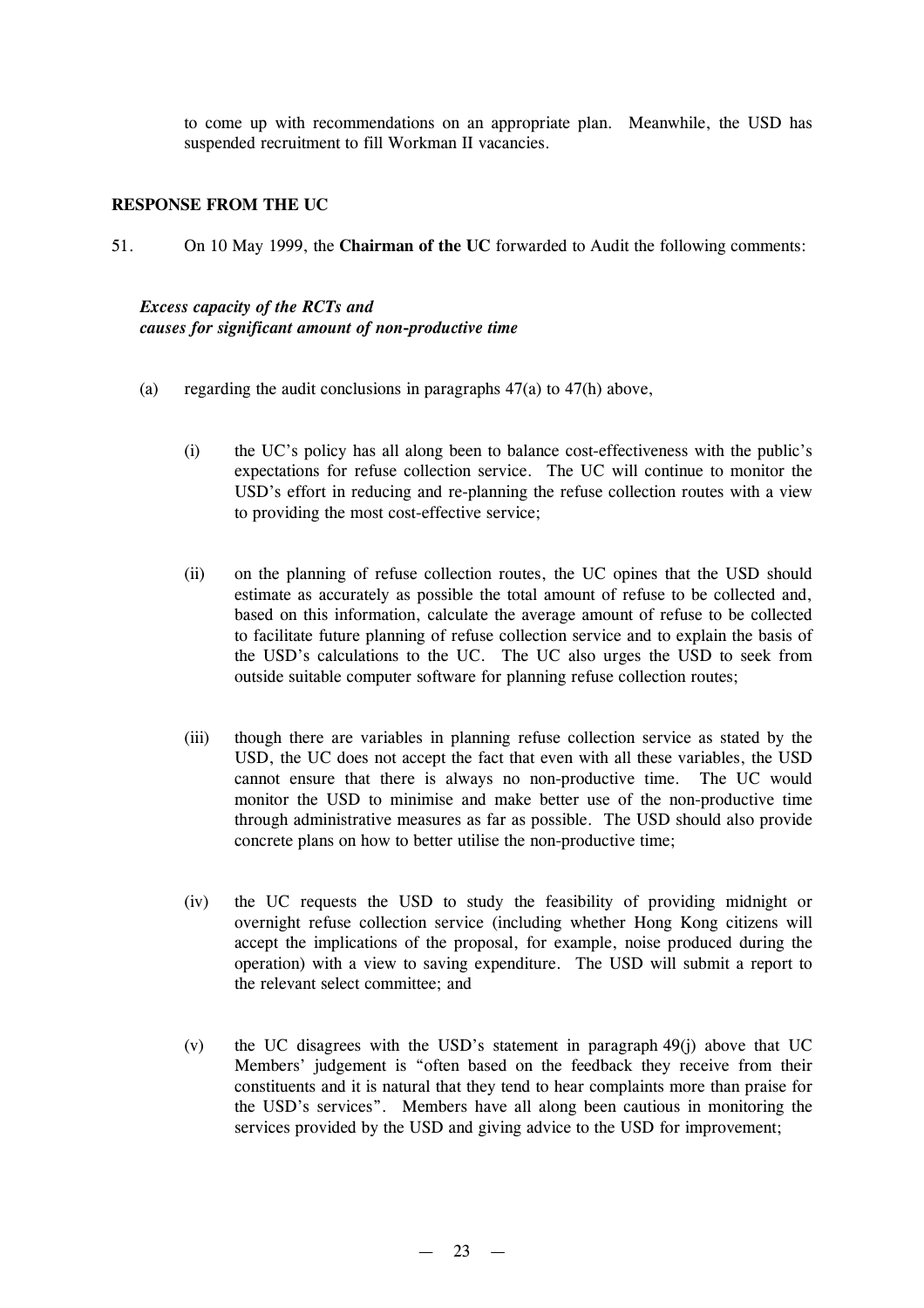### *Contracting out of refuse collection service*

(b) regarding the audit conclusion in paragraph 47(i) above, the UC would instruct the USD to actively examine the contracting out of cleansing services including refuse collection service. In addition, the USD will also study the feasibility of providing late evening or overnight refuse collection service so as to utilise resources effectively. The relevant select committees will examine the report on this study in detail;

## *Overloading of RCVs*

(c) regarding the audit conclusion in paragraph 47(j) above, the USD is requested to closely monitor the matter and take follow-up action as appropriate; and

### *Provision of relief RCVs*

(d) regarding the audit conclusions in paragraphs  $47(k)$  and  $47(l)$  above, the UC will urge the USD to establish for each category of RCVs two ARRs, one for Hong Kong Region and one for Kowloon Region, so that the prevailing downtime rates are fully reflected.

52. The Chairman of the UC has also informed Audit that at the UC's Finance Select Committee meeting held in September 1998, the UC instructed the USD to freeze the procurement of RCVs. As a result, a saving of \$100 million in expenditure was achieved. The UC will continue to monitor the USD's utilisation of resources in the provision of refuse collection service with a view to achieving the most cost-effective mode of operation.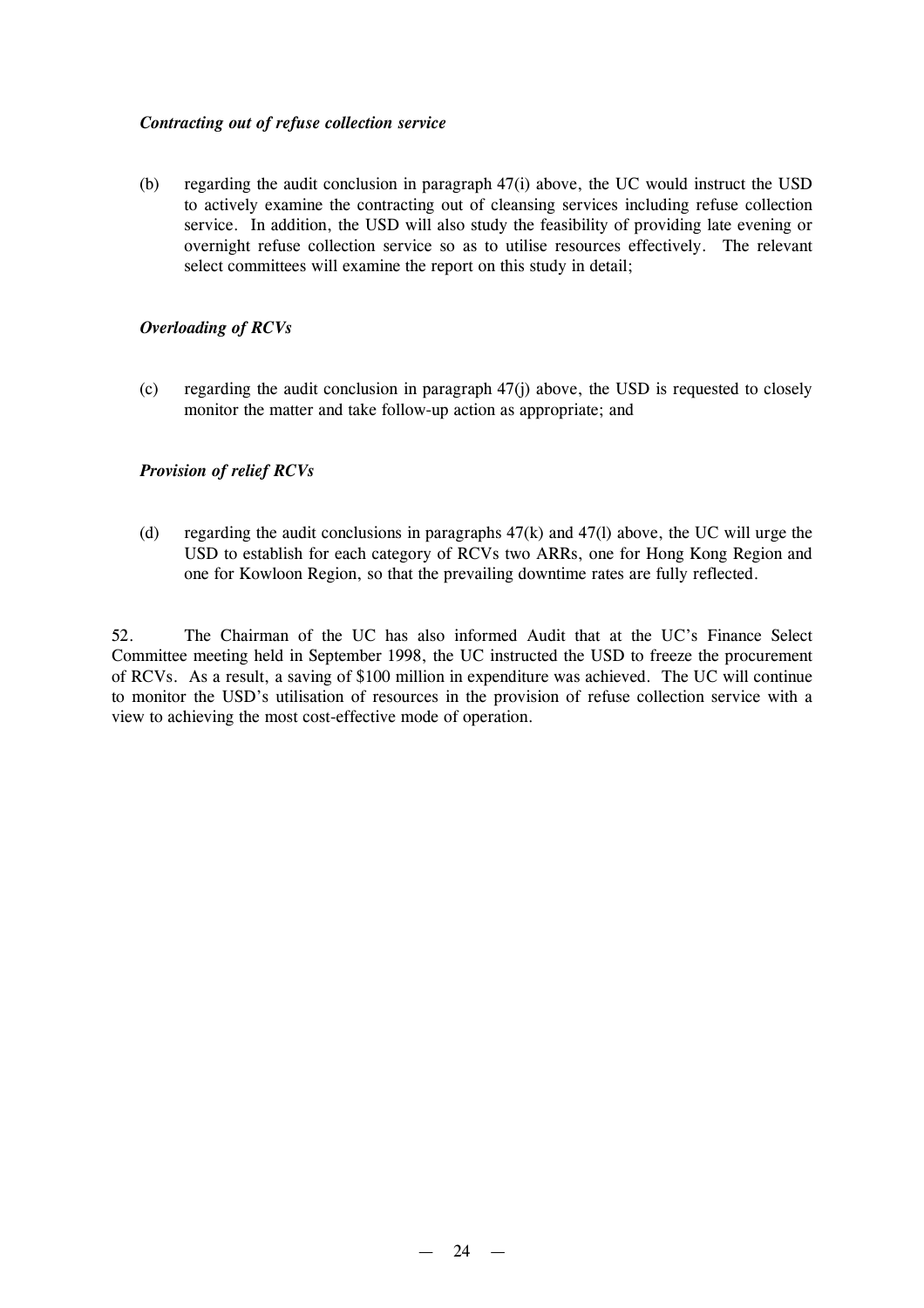| <b>District</b>                               | Number of<br>existing routes | Number of routes<br>required after<br>rearranging the routes | Number of<br>surplus routes<br>(Note) |
|-----------------------------------------------|------------------------------|--------------------------------------------------------------|---------------------------------------|
|                                               | (a)                          | (b)                                                          | $(c) = (a) - (b)$                     |
| Day shift                                     |                              |                                                              |                                       |
| Central                                       | 9                            | 9                                                            | $\boldsymbol{0}$                      |
| Eastern                                       | 19                           | 15                                                           | $\overline{4}$                        |
| Southern                                      | 19                           | 17                                                           | $\overline{2}$                        |
| Wan Chai                                      | 11                           | 11                                                           | $\boldsymbol{0}$                      |
| Western                                       | 6                            | 6                                                            | $\boldsymbol{0}$                      |
| Kowloon City                                  | 18                           | 13                                                           | 5                                     |
| <b>Kwun Tong</b>                              | 24                           | 15                                                           | 9                                     |
| Mong Kok                                      | $\overline{7}$               | 6                                                            | $\mathbf{1}$                          |
| Sham Shui Po                                  | 18                           | 14                                                           | $\overline{4}$                        |
| Wong Tai Sin                                  | 14                           | 13                                                           | $\mathbf{1}$                          |
| Yau Tsim                                      | 8                            | $\overline{7}$                                               | $\mathbf{1}$                          |
| Total for day shift                           | 153                          | 126                                                          | 27                                    |
| <b>Evening shift</b>                          |                              |                                                              |                                       |
| Central                                       | 5                            | $\overline{4}$                                               | $\mathbf{1}$                          |
| Eastern                                       | 9                            | 5                                                            | $\overline{4}$                        |
| Southern                                      | 5                            | 3                                                            | $\sqrt{2}$                            |
| Wan Chai                                      | $\overline{\mathbf{4}}$      | $\overline{2}$                                               | $\overline{2}$                        |
| Western                                       | 5                            | 3                                                            | $\overline{2}$                        |
| Kowloon City                                  | 8                            | 5                                                            | 3                                     |
| <b>Kwun Tong</b>                              | 10                           | 5                                                            | 5                                     |
| Mong Kok                                      | 3                            | $\overline{c}$                                               | $\mathbf 1$                           |
| Sham Shui Po                                  | 6                            | $\overline{\mathbf{3}}$                                      | 3                                     |
| Wong Tai Sin                                  | 10                           | 5                                                            | 5                                     |
| Yau Tsim                                      | 5                            | $\overline{\mathbf{3}}$                                      | $\overline{2}$                        |
| <b>Total for evening shift</b>                | 70                           | 40                                                           | 30                                    |
| Total for both day shift<br>and evening shift | 223                          | 166                                                          | 57                                    |

#### **Required number of single RCV refuse collection routes for the week from 9 to 15 March 1998**

*Source: Audit's analysis of the records of the EPD and the USD*

*Note: During the week from 9 to 15 March 1998, 30 RCTs working on single RCV refuse collection routes claimed overtime allowance regularly. They actually carried out refuse collection work during the time period for which they claimed overtime allowance. Audit did not rearrange their routes but determined the number of surplus routes on the basis that they would continue to perform the same amount of overtime work.*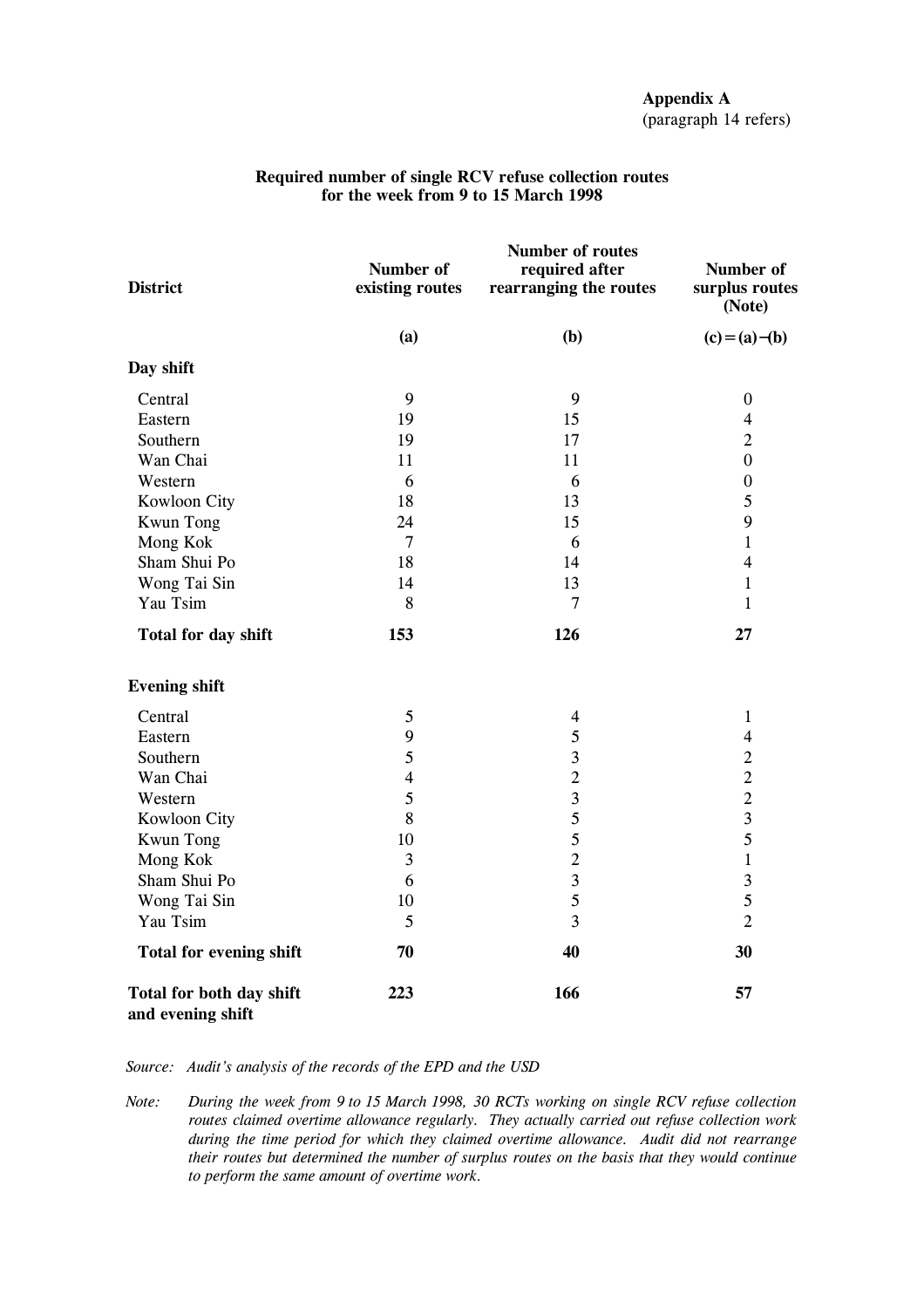## **Appendix B** (paragraph 14 refers)

# **Required number of TT refuse collection routes for the week from 9 to 15 March 1998**

| <b>Region</b>                                 | Number of<br>existing routes | <b>Number of routes</b><br>required after<br>rearranging the routes | Number of<br>surplus routes<br>(Note) |
|-----------------------------------------------|------------------------------|---------------------------------------------------------------------|---------------------------------------|
|                                               | (a)                          | (b)                                                                 | $(c)=(a)-(b)$                         |
| Day shift                                     |                              |                                                                     |                                       |
| Hong Kong Region                              | 5                            | 3                                                                   | $\overline{2}$                        |
| Kowloon Region                                | 7                            | 6                                                                   | 1                                     |
| Total for day shift                           | 12                           | 9                                                                   | $\mathbf{3}$                          |
| <b>Evening shift</b>                          |                              |                                                                     |                                       |
| Hong Kong Region                              | $\overline{4}$               | $\overline{2}$                                                      | $\overline{2}$                        |
| Kowloon Region                                | $\overline{2}$               | 2                                                                   | $\boldsymbol{0}$                      |
| <b>Total for evening shift</b>                | 6                            | $\boldsymbol{4}$                                                    | $\boldsymbol{2}$                      |
| Total for both day shift<br>and evening shift | 18                           | 13                                                                  | 5                                     |

*Source: Audit's analysis of the records of the EPD and the USD*

*Note: During the week from 9 to 15 March 1998, three RCTs working on TT refuse collection routes claimed overtime allowance regularly. They actually carried out refuse collection work during the time period for which they claimed overtime allowance. Audit did not rearrange their routes but determined the number of surplus routes on the basis that they would continue to perform the same amount of overtime work.*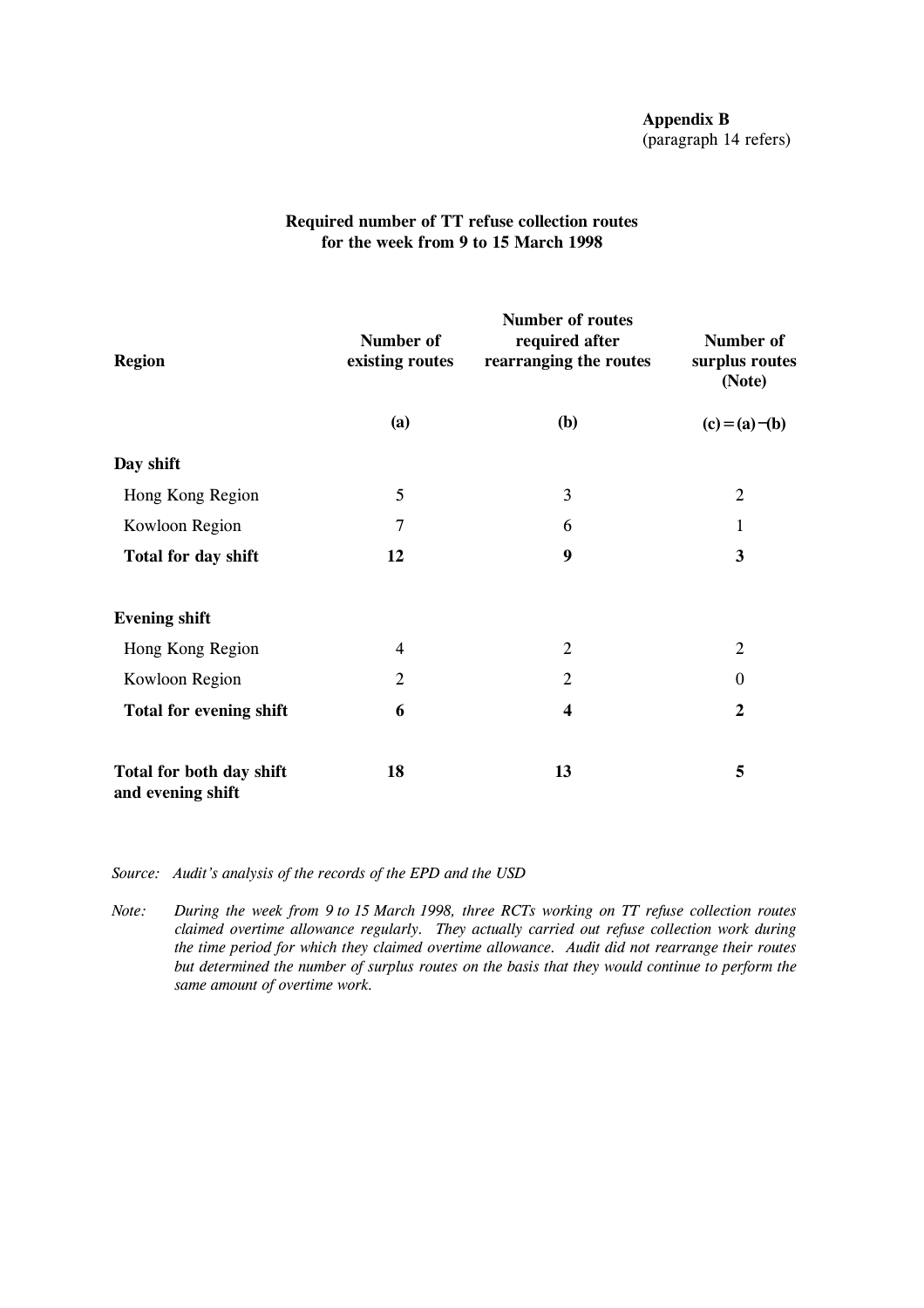### **Appendix C** (paragraphs 17 and 18 refer)

#### **Financial consequences of surplus RCTs**

#### **Estimated staff cost**

The staff cost of the RCTs working on single RCV refuse collection routes in 1997-98 was \$141.4 million. The estimated staff cost of the 26% surplus RCTs in 1997-98

 $= $141.4$  million  $\times 26\% = $36.8$  million

The staff cost of the RCTs working on TT refuse collection routes in 1997-98 was \$6.1 million. The estimated staff cost of the 28% surplus RCTs in 1997-98

 $=$  \$6.1 million  $\times$  28%  $=$  \$1.7 million

Therefore, the estimated staff cost of the surplus RCTs in 1997-98

 $=$  \$36.8 million + \$1.7 million = \$38.5 million

#### **Estimated replacement cost of surplus RCVs**

The replacement cost of the compaction-type RCVs used for single RCV refuse collection routes as at 1 April 1998 was \$286 million. The estimated cost of the 18% surplus compaction-type RCVs

 $=$  \$286 million  $\times$  18% = \$51.5 million

The replacement cost of the tractors used for TT refuse collection routes as at 1 April 1998 was \$23 million. The estimated cost of the 25% surplus tractors

 $= $23$  million  $\times 25\% = $5.8$  million

Therefore, the estimated replacement cost of the surplus RCVs (compaction-type RCVs and tractors) as at 1 April 1998

= \$51.5 million + \$5.8 million = **\$57.3 million**

*Source: Audit's analysis of USD's records*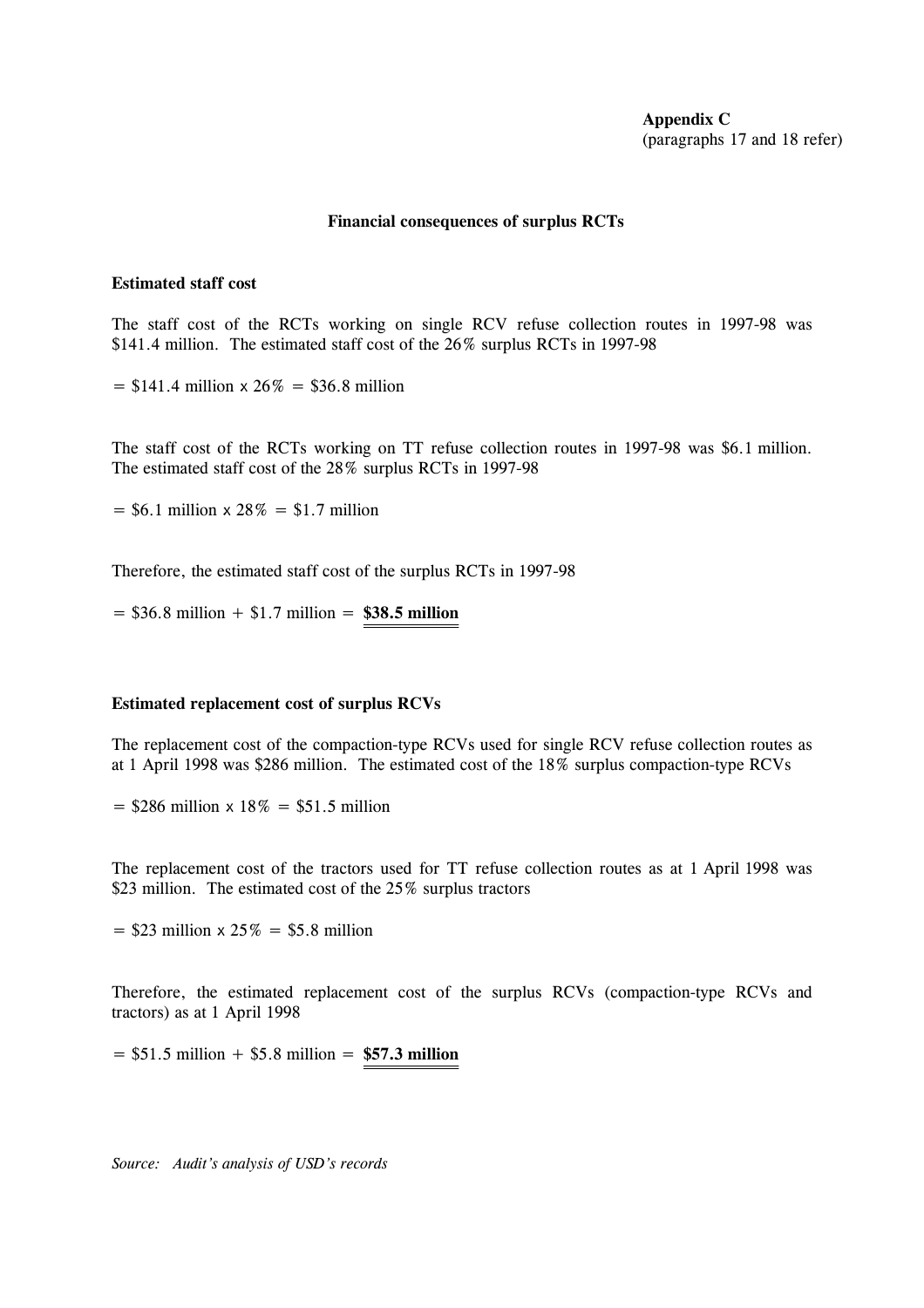**Appendix D** (paragraph 21 refers)

# **Different work values used for tasks in different refuse collection routes**

| Type of<br><b>RCVs</b> | <b>Task</b>                             | Lowest<br>work<br>value | <b>Highest</b><br>work<br>value | <b>Highest work value</b><br>exceeds lowest<br>work value by |
|------------------------|-----------------------------------------|-------------------------|---------------------------------|--------------------------------------------------------------|
|                        |                                         | (a)                     | (b)                             | (c) = $\frac{(b) - (a)}{(a)} \times 100\%$                   |
|                        |                                         | (minutes)               | (minutes)                       |                                                              |
| Haller                 | Loading one rectangular bin of refuse   | 1.00                    | 1.43                            | 43%                                                          |
|                        | Loading one basket of refuse            | 0.25                    | 0.40                            | 60%                                                          |
|                        | Loading one cubic metre of bulky refuse | 2.00                    | 2.33                            | 17%                                                          |
| Norba                  | Loading one rectangular bin of refuse   | 0.50                    | 1.50                            | 200%                                                         |
| $(6 \text{ tonnes})$   | Loading one basket of refuse            | 0.19                    | 0.33                            | 74%                                                          |
|                        | Loading one cubic metre of bulky refuse | 0.40                    | 4.80                            | 1,100%                                                       |
| Norba                  | Loading one rectangular bin of refuse   | 1.00                    | 1.67                            | 67%                                                          |
| $(12 \text{ tonnes})$  | Loading one basket of refuse            | 0.25                    | 0.25                            | 0%                                                           |
|                        | Loading one cubic metre of bulky refuse | 2.20                    | 2.30                            | 5%                                                           |
| Phoenix                | Loading one rectangular bin of refuse   | 1.00                    | 3.00                            | 200%                                                         |
| $(6 \text{ tonnes})$   | Loading one basket of refuse            | 0.20                    | 0.33                            | 65%                                                          |
|                        | Loading one cubic metre of bulky refuse | 2.20                    | 3.50                            | 59%                                                          |
| Phoenix                | Loading one rectangular bin of refuse   | 1.00                    | 1.10                            | 10%                                                          |
| $(12 \text{ tonnes})$  | Loading one basket of refuse            | 0.20                    | 0.30                            | 50%                                                          |
|                        | Loading one cubic metre of bulky refuse | 2.20                    | 2.40                            | 9%                                                           |
| Presspack              | Loading one basket of refuse            | 0.14                    | 0.50                            | 257%                                                         |
|                        | Loading one cubic metre of bulky refuse | 2.20                    | 2.50                            | 14%                                                          |

*Source: Audit's analysis of USD's refuse collection route schedules*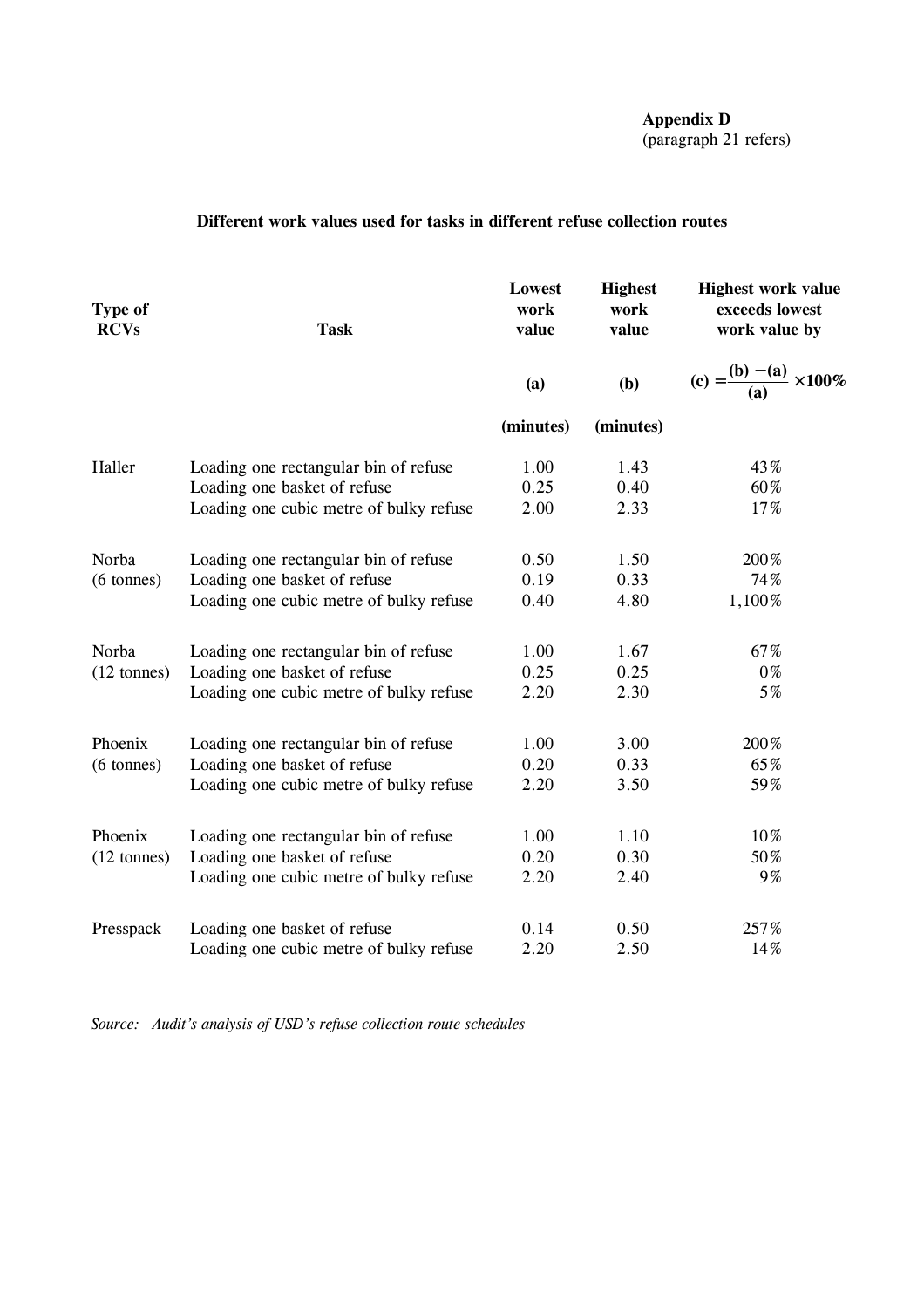# **Downtime rates of RCVs in Hong Kong Region for the period January to September 1998**

# **Month Downtime rates by category of RCVs**

|          | 4-tonne | 6-tonne | 12-tonne | <b>Tractor</b> | <b>Trailer</b> |
|----------|---------|---------|----------|----------------|----------------|
| Jan. 98  | 10.3%   | 17.2%   | 28.0%    | 18.0%          | 15.4%          |
| Feb. 98  | 31.0%   | 21.8%   | 6.5%     | 22.6%          | 12.7%          |
| Mar. 98  | 11.0%   | 21.4%   | 26.9%    | 20.3%          | 23.3%          |
| Apr. 98  | 10.3%   | 23.4%   | 1.1%     | 12.9%          | 13.1%          |
| May 98   | 23.9%   | 20.4%   | 31.2%    | 38.7%          | 15.1%          |
| June 98  | 9.3%    | 17.2%   | 21.1%    | 19.1%          | 15.1%          |
| July 98  | 20.3%   | 21.8%   | 30.1%    | 25.8%          | 20.4%          |
| Aug. 98  | 19.4%   | 20.6%   | $0.0\%$  | 34.1%          | 21.1%          |
| Sept. 98 | 18.7%   | 15.1%   | 27.8%    | 20.5%          | 15.1%          |
| Average  | 17.1%   | 19.9%   | 19.2%    | 23.6%          | 16.8%          |

*Source: Audit's analysis of USD's records*

*Note: During the period January to September 1998, there were no lorries in Hong Kong Region.*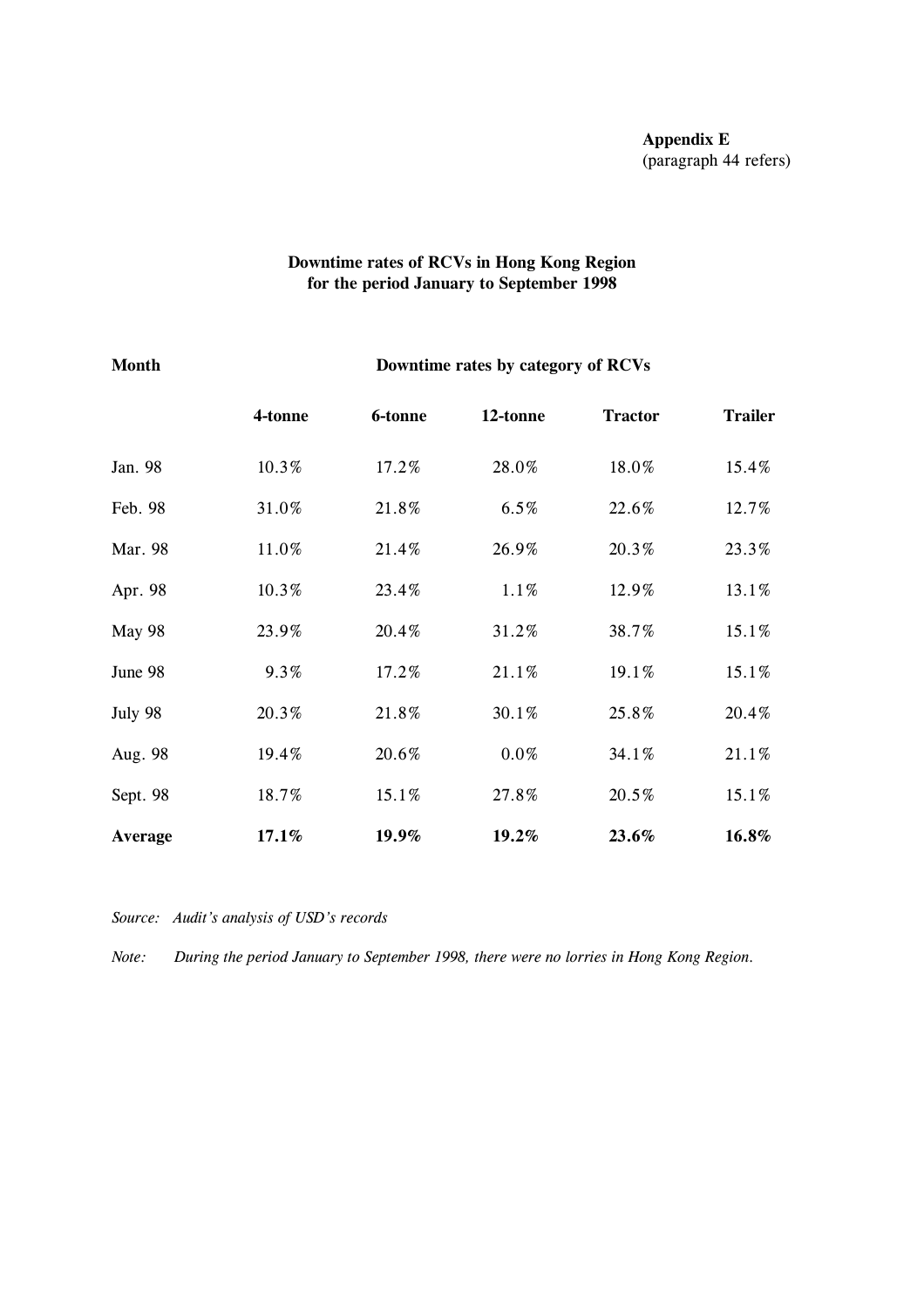#### **Downtime rates of RCVs in Kowloon Region for the period January to September 1998**

# **Month Downtime rates by category of RCVs**

|               | Lorry   | 4-tonne | 6-tonne | 12-tonne | <b>Tractor</b> | <b>Trailer</b> |
|---------------|---------|---------|---------|----------|----------------|----------------|
| Jan. 98       | $0.0\%$ | $0.0\%$ | 6.0%    | 4.7%     | 2.8%           | 0.4%           |
| Feb. 98       | $0.0\%$ | 15.5%   | 6.4%    | 3.4%     | 2.3%           | $0.0\%$        |
| Mar. 98       | $0.0\%$ | $0.0\%$ | 8.1%    | 11.4%    | 2.1%           | 1.0%           |
| Apr. 98       | $0.0\%$ | $0.0\%$ | 7.3%    | 9.0%     | 5.0%           | 0.7%           |
| <b>May 98</b> | 6.5%    | $0.0\%$ | 5.4%    | 17.0%    | 1.2%           | 1.4%           |
| Jun. 98       | 6.7%    | 10.0%   | 6.8%    | 17.3%    | 1.8%           | $0.0\%$        |
| Jul. 98       | $0.0\%$ | 23.7%   | $9.7\%$ | 11.8%    | 4.1%           | $0.1\%$        |
| Aug. 98       | 11.8%   | $0.0\%$ | 8.6%    | 13.3%    | $0.0\%$        | $0.3\%$        |
| Sept. 98      | 20.0%   | $0.0\%$ | 9.4%    | 8.4%     | 6.7%           | 3.2%           |
| Average       | 5.0%    | 5.5%    | 7.5%    | 10.7%    | 2.9%           | $0.8\%$        |

*Source: Audit's analysis of USD's records*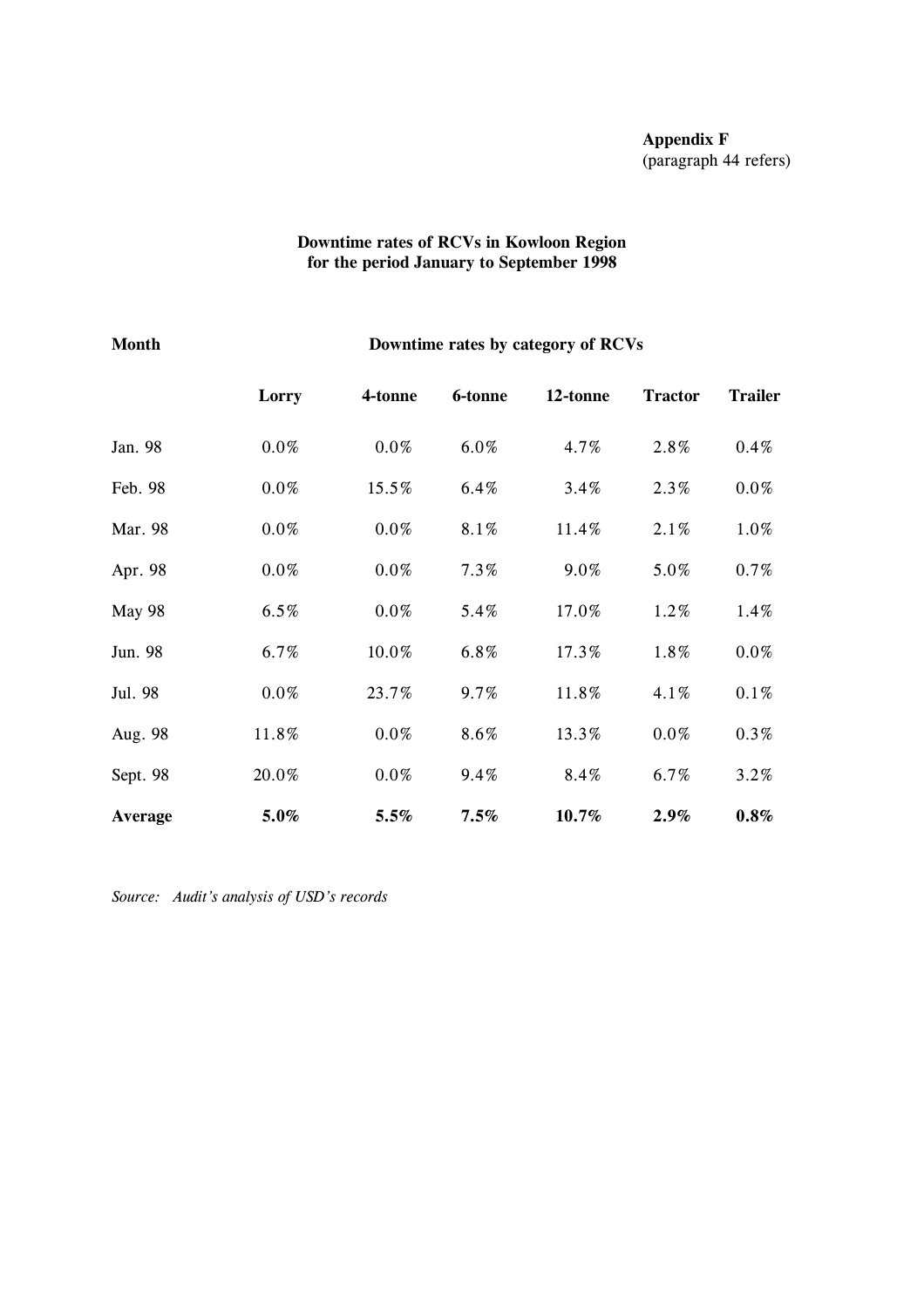# **Actual relief ratios of RCVs as at 1 April 1998**

| <b>Category of RCVs</b> | <b>Hong Kong Region</b> | <b>Kowloon Region</b> | Overall |  |
|-------------------------|-------------------------|-----------------------|---------|--|
| Lorry                   | Not applicable (Note)   | $0.0\%$               | $0.0\%$ |  |
| 4-tonne                 | 16.7%                   | 33.3%                 | 20.0%   |  |
| 6-tonne                 | 29.2%                   | 17.6%                 | 22.4%   |  |
| 12-tonne                | 33.3%                   | 20.0%                 | 22.2%   |  |
| Tractor                 | 37.5%                   | 27.3%                 | 31.6%   |  |
| Trailer                 | 33.3%                   | 35.0%                 | 34.3%   |  |

*Source: Audit's analysis of USD's records*

*Note: There were no lorries in Hong Kong Region as at 1 April 1998.*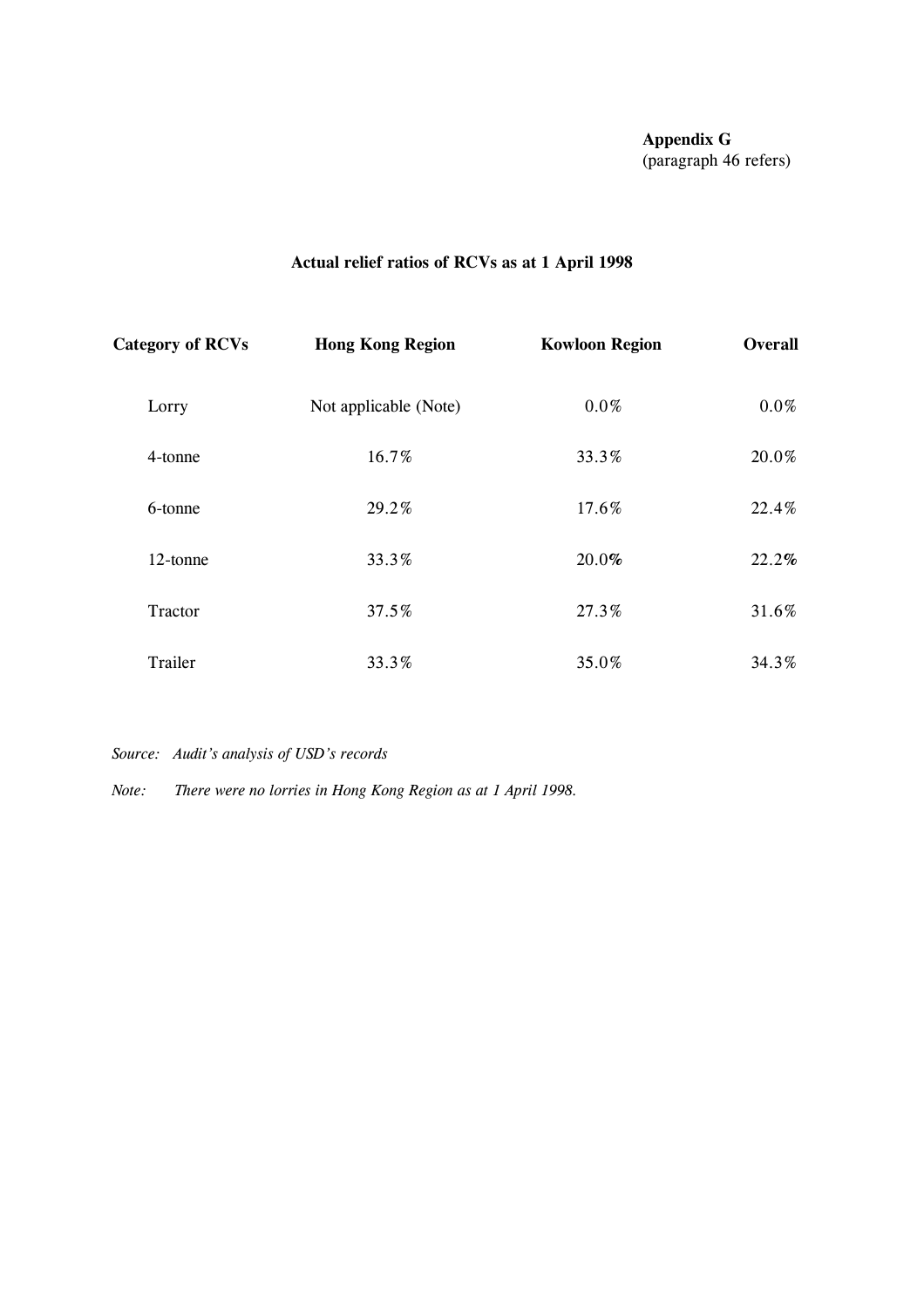| <b>Category of RCVs</b>                                                    | <b>Actual number</b><br>of RCVs | <b>Required number</b><br>of RCVs<br>according to<br><b>ARR</b> of 25% | <b>Surplus RCVs</b><br>(Note 1) | <b>Replacement</b><br>cost of<br>surplus RCVs |
|----------------------------------------------------------------------------|---------------------------------|------------------------------------------------------------------------|---------------------------------|-----------------------------------------------|
|                                                                            |                                 |                                                                        |                                 | (\$ million)                                  |
|                                                                            | (a)                             | (b)                                                                    | $(c) = (a) - (b)$               |                                               |
| <b>Hong Kong Region</b>                                                    |                                 |                                                                        |                                 |                                               |
| 4-tonne                                                                    | 12                              | 14                                                                     | $\boldsymbol{0}$                | $\boldsymbol{0}$                              |
| 6-tonne                                                                    | 72                              | 68                                                                     | $\overline{4}$                  | 5.32                                          |
| 12-tonne                                                                   | $\mathfrak{Z}$                  | $\mathfrak{Z}$                                                         | $\boldsymbol{0}$                | $\mathbf{0}$                                  |
| Tractor                                                                    | 8                               | $\overline{7}$                                                         | $\mathbf{1}$                    | 1.05                                          |
| Trailer                                                                    | 15                              | 14                                                                     | $\mathbf{1}$                    | 0.85                                          |
| <b>Total for</b><br><b>Hong Kong Region</b>                                |                                 |                                                                        | 6                               | 7.22                                          |
| <b>Kowloon Region</b>                                                      |                                 |                                                                        |                                 |                                               |
| Lorry                                                                      | $\mathfrak{Z}$                  | $\overline{\mathcal{A}}$                                               | $\boldsymbol{0}$                | $\boldsymbol{0}$                              |
| 4-tonne                                                                    | $\overline{3}$                  | 3                                                                      | $\boldsymbol{0}$                | $\boldsymbol{0}$                              |
| 6-tonne                                                                    | 102 (Note 2)                    | 112                                                                    | $\boldsymbol{0}$                | $\boldsymbol{0}$                              |
| 12-tonne                                                                   | 15                              | 16                                                                     | $\boldsymbol{0}$                | $\boldsymbol{0}$                              |
| Tractor                                                                    | 11 (Note 3)                     | 11                                                                     | $\boldsymbol{0}$                | $\overline{0}$                                |
| Trailer                                                                    | 20 (Note 4)                     | 18                                                                     | $\overline{2}$                  | 1.70                                          |
| <b>Total for</b><br><b>Kowloon Region</b>                                  |                                 |                                                                        | $\overline{2}$                  | 1.70                                          |
| <b>Overall total for</b><br><b>Hong Kong and</b><br><b>Kowloon Regions</b> |                                 |                                                                        | 8                               | 8.92                                          |

# **Replacement cost of surplus relief RCVs as at 1 April 1998 based on the current ARR of 25%**

*Source: Audit's analysis of USD's records*

*Note 1: If (b) is greater than (a), (c) will be taken as zero.*

Note 2: The actual number of RCVs excluded four 6-tonne RCVs pending return to the Government Land Transport *Agency.*

*Note 3: The actual number of RCVs excluded three tractors pending return to the Government Land Transport Agency.*

Note 4: The actual number of RCVs excluded four trailers pending return to the Government Land Transport Agency.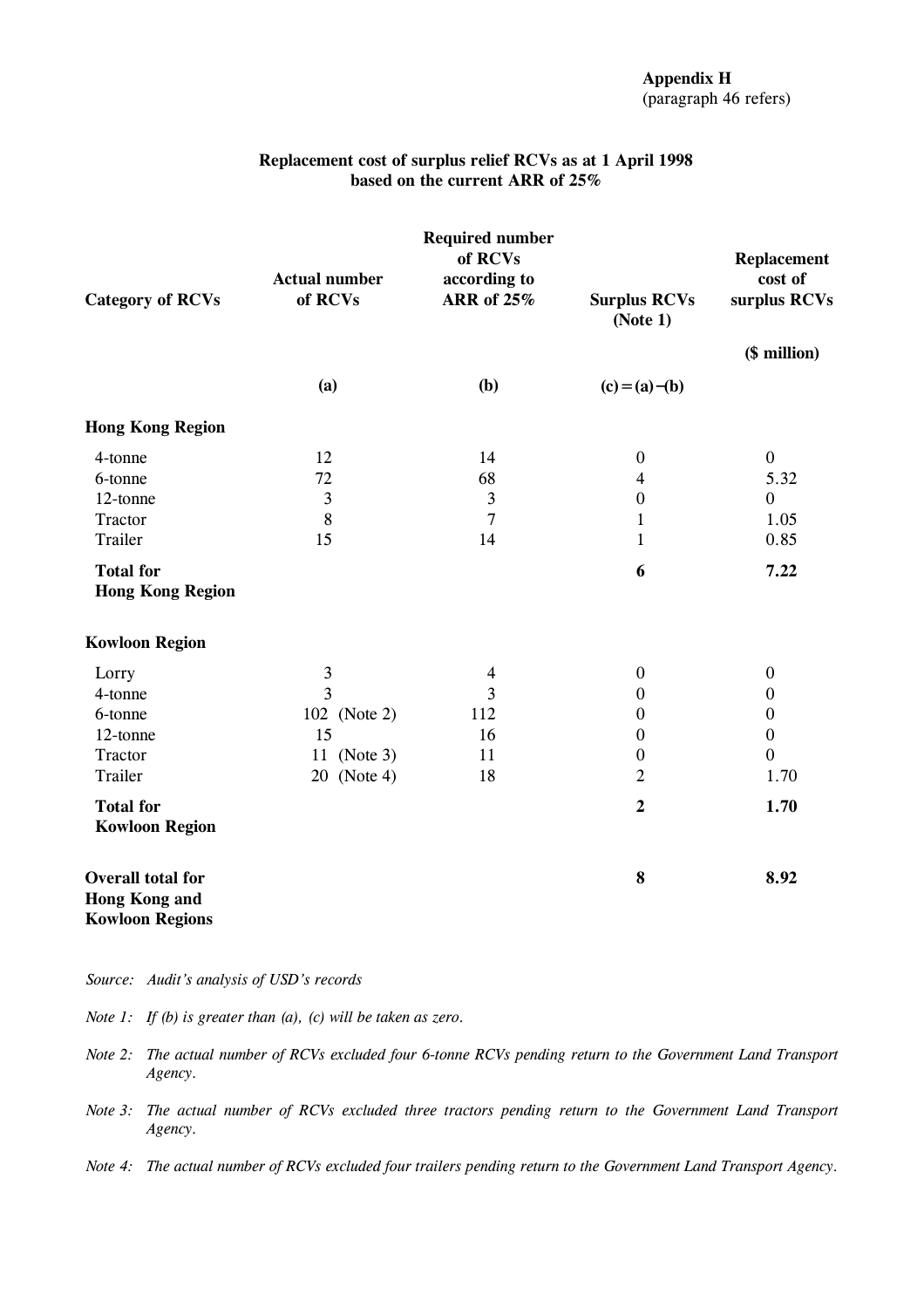### **Appendix I** (paragraph 46 refers)

#### **Replacement cost of surplus relief RCVs as at 1 April 1998 based on the ARR of 20% as proposed by the USD in 1986**

|                          | <b>Required number</b><br>of RCVs<br><b>Actual number</b><br>according to |                   |                                 | <b>Replacement</b><br>cost of |
|--------------------------|---------------------------------------------------------------------------|-------------------|---------------------------------|-------------------------------|
| <b>Category of RCVs</b>  | of RCVs                                                                   | <b>ARR</b> of 20% | <b>Surplus RCVs</b><br>(Note 1) | surplus RCVs                  |
|                          |                                                                           |                   |                                 | (\$ million)                  |
|                          | (a)                                                                       | (b)               | $(c) = (a) - (b)$               |                               |
| <b>Hong Kong Region</b>  |                                                                           |                   |                                 |                               |
| 4-tonne                  | 12                                                                        | 13                | $\boldsymbol{0}$                | $\boldsymbol{0}$              |
| 6-tonne                  | 72                                                                        | 64                | 8                               | 10.64                         |
| 12-tonne                 | $\overline{\mathbf{3}}$                                                   | $\mathfrak{Z}$    | $\boldsymbol{0}$                | $\mathbf{0}$                  |
| Tractor                  | 8                                                                         | $\overline{7}$    | $\mathbf{1}$                    | 1.05                          |
| Trailer                  | 15                                                                        | 13                | $\overline{2}$                  | 1.70                          |
| <b>Total for</b>         |                                                                           |                   | 11                              | 13.39                         |
| <b>Hong Kong Region</b>  |                                                                           |                   |                                 |                               |
| <b>Kowloon Region</b>    |                                                                           |                   |                                 |                               |
| Lorry                    | 3                                                                         | $\overline{4}$    | $\boldsymbol{0}$                | $\boldsymbol{0}$              |
| 4-tonne                  | $\overline{3}$                                                            | 3                 | $\boldsymbol{0}$                | $\boldsymbol{0}$              |
| 6-tonne                  | 102 (Note 2)                                                              | 105               | $\boldsymbol{0}$                | $\boldsymbol{0}$              |
| 12-tonne                 | 15                                                                        | 15                | $\boldsymbol{0}$                | $\boldsymbol{0}$              |
| Tractor                  | 11 (Note 3)                                                               | 10                | $\mathbf{1}$                    | 1.05                          |
| Trailer                  | 20 (Note 4)                                                               | 17                | 3                               | 2.55                          |
| <b>Total for</b>         |                                                                           |                   | $\overline{\mathbf{4}}$         | 3.60                          |
| <b>Kowloon Region</b>    |                                                                           |                   |                                 |                               |
| <b>Overall total for</b> |                                                                           |                   | 15                              | 16.99                         |
| <b>Hong Kong and</b>     |                                                                           |                   |                                 |                               |
| <b>Kowloon Regions</b>   |                                                                           |                   |                                 |                               |

*Source: Audit's analysis of USD's records*

*Note 1: If (b) is greater than (a), (c) will be taken as zero.*

- Note 2: The actual number of RCVs excluded four 6-tonne RCVs pending return to the Government Land Transport *Agency.*
- *Note 3: The actual number of RCVs excluded three tractors pending return to the Government Land Transport Agency.*
- Note 4: The actual number of RCVs excluded four trailers pending return to the Government Land Transport Agency.